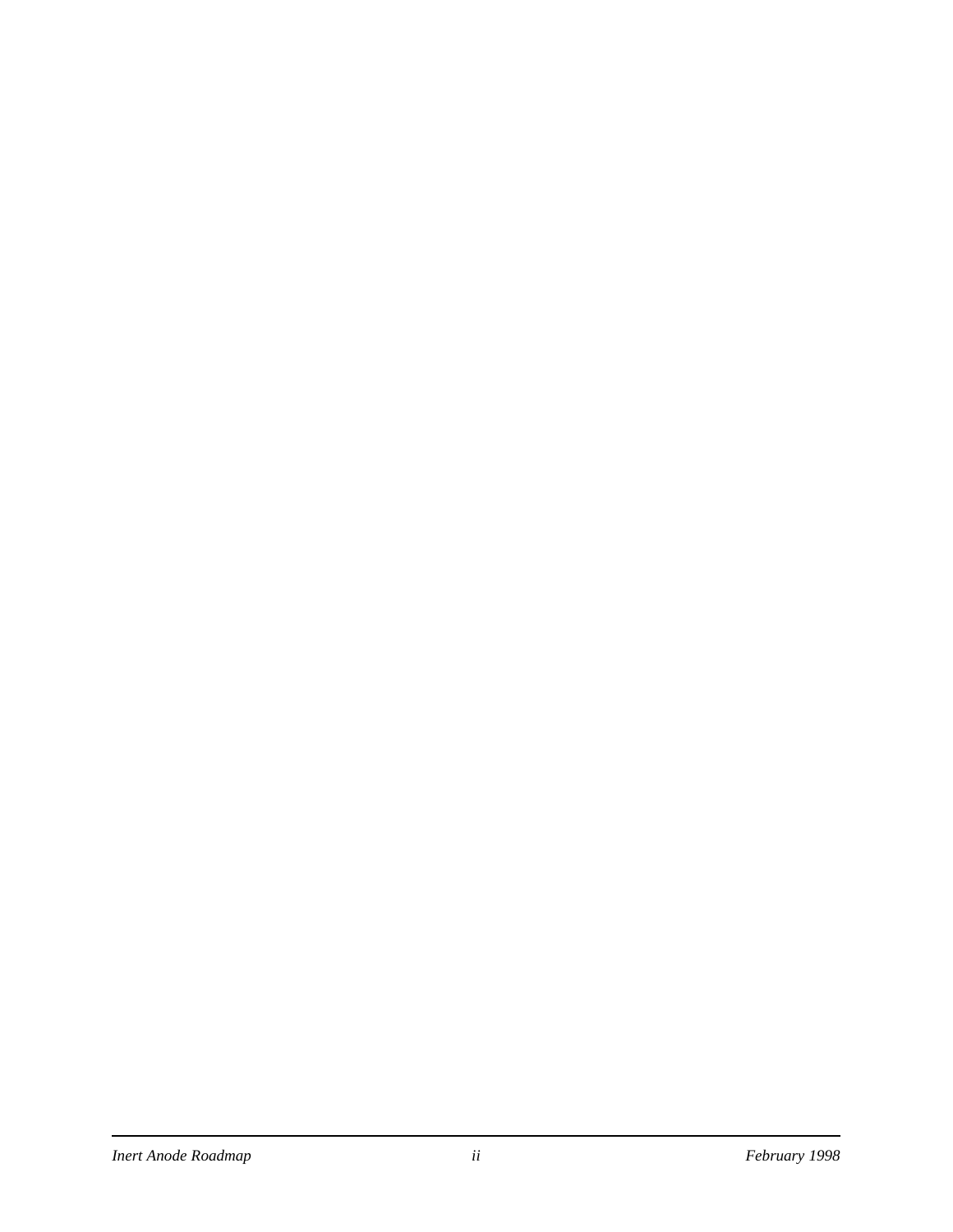# 1 **Introduction**

Aluminum is one of the most versatile materials available today that can meet the demanding requirements of tomorrow's products. Its light weight, high strength, and corrosion resistance make it ideal for applications in automobiles and trucks, rail, aerospace, containers, construction, electric transmission, and infrastructure. When used in transportation vehicles, it can greatly increase the energy efficiency of our Nation's transportation sector. Aluminum's success in recycling has also made it a model for sustainable materials. However, the production of primary aluminum continues to be quite energy intensive. Furthermore, the use of carbon anodes in the smelting process generates undesirable carbon dioxide and perfluorocarbons.

While past technology improvements have greatly increased the current efficiency of aluminum cells up to 96%, the industry continues to pursue research to increase energy efficiency, improve productivity, and reduce emissions in primary aluminum production. In particular, the international aluminum community has pursued the development of non-consumable, or inert, anode technology for many years. If successful, this technology would have clear advantages over conventional carbon anode technology, including the following "best estimates":

- energy efficiency increases of up to 25% (when coupled with a stable, wetted cathode)
- operating cost reductions of up to 10%
- greenhouse gas emissions reductions of 7 million metric tons of carbon equivalent in the United States
- productivity increases of up to 5%

This technology is particularly relevant today as nations around the world look for technologies that can help reduce emissions of greenhouse gases without compromising economic growth and product quality.

Although not absolutely required, retrofit capability is highly desirable of any new inert anode technology. The technology holds great promise for brownfield capacity additions and retrofit applications in North America. However, the largest impact may ultimately be realized in the application of inert anode technology to greenfield aluminum smelting projects throughout the world. Undoubtedly, the latest, most advanced technology will be adopted for any greenfield smelter project.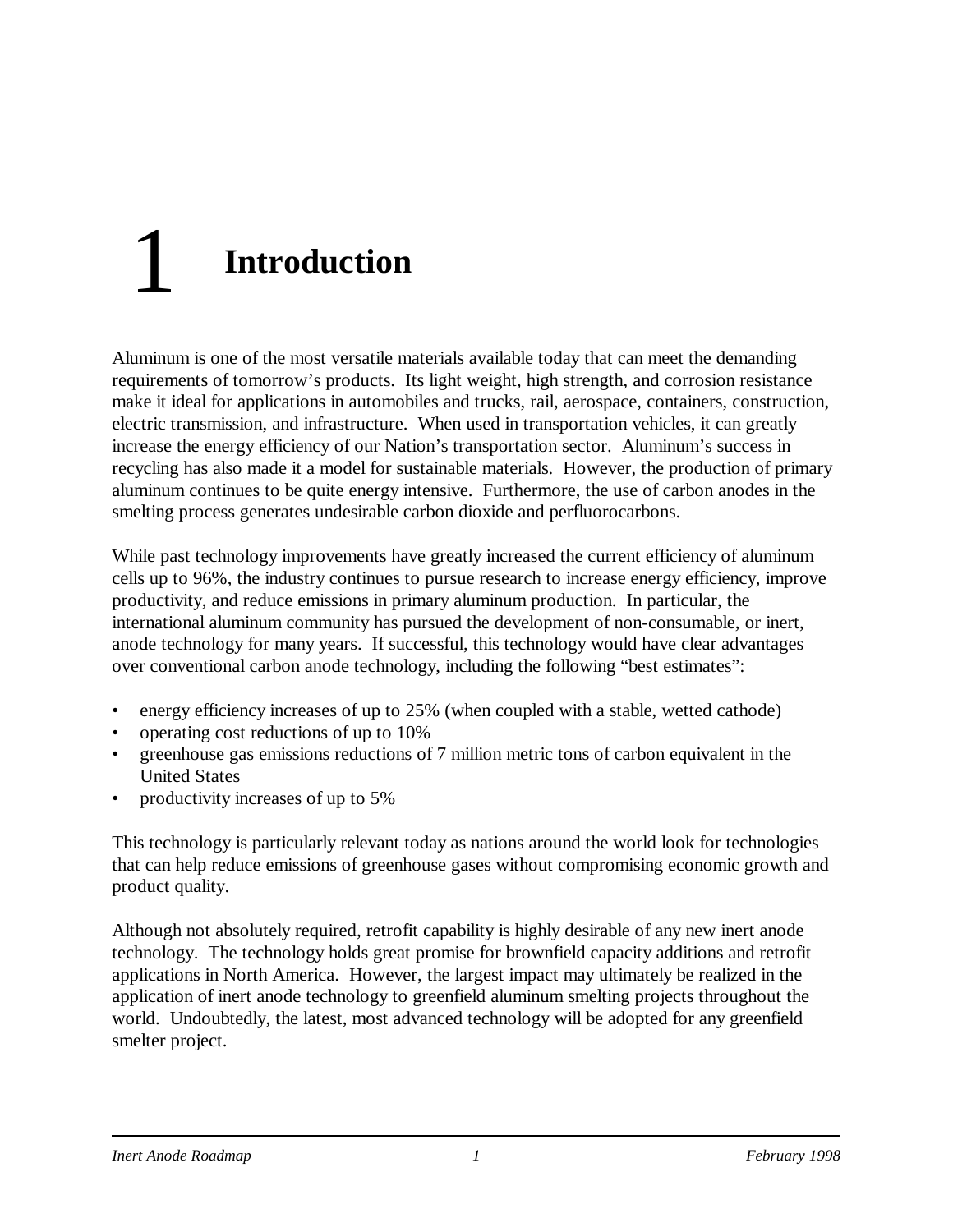#### **Why Inert Anodes?**

One of the largest opportunities to lower the energy requirements and costs of primary aluminum production is through the use of advanced electrolytic cell designs. Advanced cell technology has been one of the top research priorities among aluminum companies for several decades. The industry affirmed the need for this technology during the *Aluminum Industry Technology Roadmap Workshop* held in November, 1996. Leading industry experts selected the development of advanced anode and cathode technology as its highest-priority R&D objective for primary production over the next 20 years. Research activities in this area should focus on the development of new materials for inert anodes and wetted cathodes, processing methods for these materials, and experimental design for materials selection.

The electrolytic production of aluminum is very energy intensive. In fact, electricity accounts for about one-third of the cost of production and is one of the key factors behind product affordability. The largest technical challenge to improving the energy efficiency of electrolysis is the development of a non-consumable, or inert, anode. Inert anode technology, coupled with that of stable, wetted cathodes, offers the greatest opportunity to improve cell energy efficiency and lower primary aluminum production costs. The technology also has significant environmental benefits because it eliminates the emissions of carbon dioxide and perfluorocarbons (particularly carbon tetrafluoride) associated with consumption of the carbon anode. In addition, improving cell energy efficiency will lower overall energy requirements, thereby reducing the emissions of greenhouse gases that may have resulted from primary electricity generation.

However, with inert or non-consumable anodes, the electrode reactions differ from those with carbon anodes. On carbon anodes the oxygen of alumina is discharged but reacts with the carbon and forms carbon dioxide, which decreases the decomposition potential by about a volt. Such depolarization does not occur on inert anodes. Oxygen is evolved at the standard decomposition voltage. There is some evidence that the anode overpotential is somewhat less with oxygen formation but not enough to fully compensate for the one volt depolarization.

If successfully developed and applied, inert anode technology could have significant energy, cost, productivity, and environmental benefits for the aluminum industry worldwide. When combined with other advances in electrolytic cell design, such as wettable cathodes, the technology should achieve even greater benefits. These benefits include an expected 25% reduction in the energy required for reduction of alumina to aluminum and, most importantly, elimination of the carbon anode plant. Although inert anodes will require a production facility, the industry's best guess is that the facility will be offsite and not require aluminum industry capital. The inert anode production facilities are expected to be less polluting than carbon anode plants.

The ability of inert anode technology to reduce emissions of greenhouse gases is also of great interest to the industry. In the United States alone (using the 1996 primary aluminum production rate of 3,577 thousand metric tons), the application of inert anodes could potentially eliminate 5 million metric tons of carbon dioxide emissions and more than 2,500 metric tons of perfluorocarbon emissions. When converted to carbon equivalent, the total reduction in greenhouse gases would be nearly 7 million metric tons. Worldwide, this potential translates to a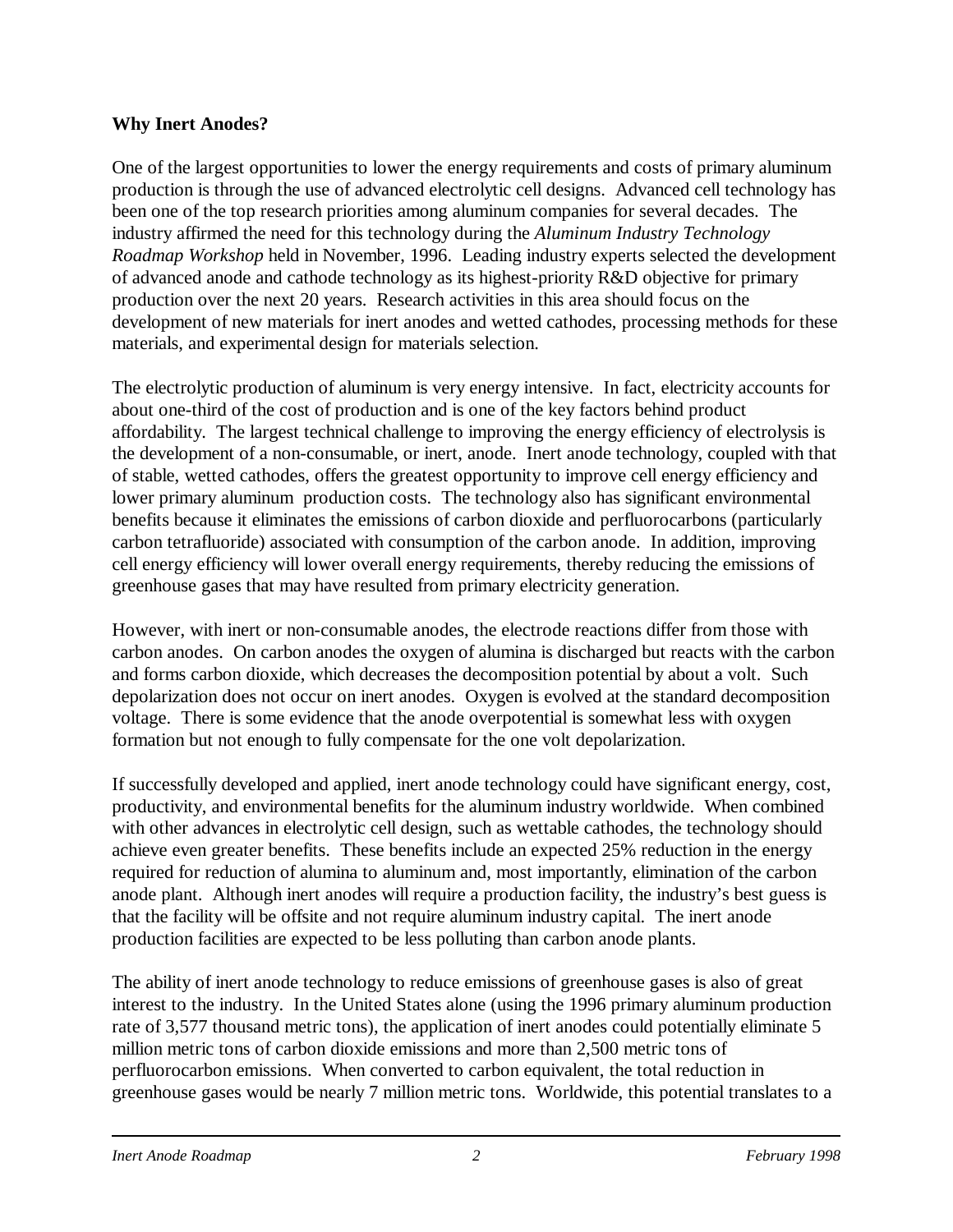reduction of greenhouse gas emissions by nearly 40 million metric tons (carbon equivalent). Additional reductions in emissions would result from the improved operation of the cell itself.

#### **A Framework for Technology Development**

Guided by the Technical Advisory Committee of The Aluminum Association, leading North American aluminum producers have collaborated to establish a framework to guide the development of any new inert anode technology. In this framework, the industry has developed a consensus on the required performance characteristics and development requirements of the technology. These characteristics and requirements represent a unique consensus by nine leading North American primary aluminum producers (see Appendix A). The framework is a logical extension of the aluminum industry technology roadmap and is intended to provide the basis for guiding and judging new inert anode concepts. The industry anticipates that the framework will also serve to accelerate research efforts in this area by aligning the different segments of the research community toward a clearly defined goal.

The initiative being taken by the aluminum industry is very timely considering the increased interest in advanced industrial technologies that can reduce greenhouse gas emissions. Recently, the Clinton Administration proposed additional funds for research and development and tax initiatives to encourage the development of new technologies to spur energy efficiency and reduce emissions of carbon dioxide and other greenhouse gases. Additional incentives are promised for industries that take early action.

Rather than attempting to select a specific technology winner, the aluminum industry has taken the unique approach of developing the framework by which inert anode development should proceed. This approach recognizes an important distinction: aluminum companies appear best able to identify their technology performance requirements while the academic and research community appear best able to generate innovative technology solutions. The framework has two main parts:

- the technical performance characteristics
- the technology development and scale-up pathway

Key technical performance characteristics for successful operation of an electrolytic cell using inert anode technology are quantified and discussed. The sequence of generic development steps for any new inert anode technology are identified, and their critical components explained. In addition, the document includes in-depth discussions of the potential benefits of inert anode technology and the key technical challenges that it must overcome.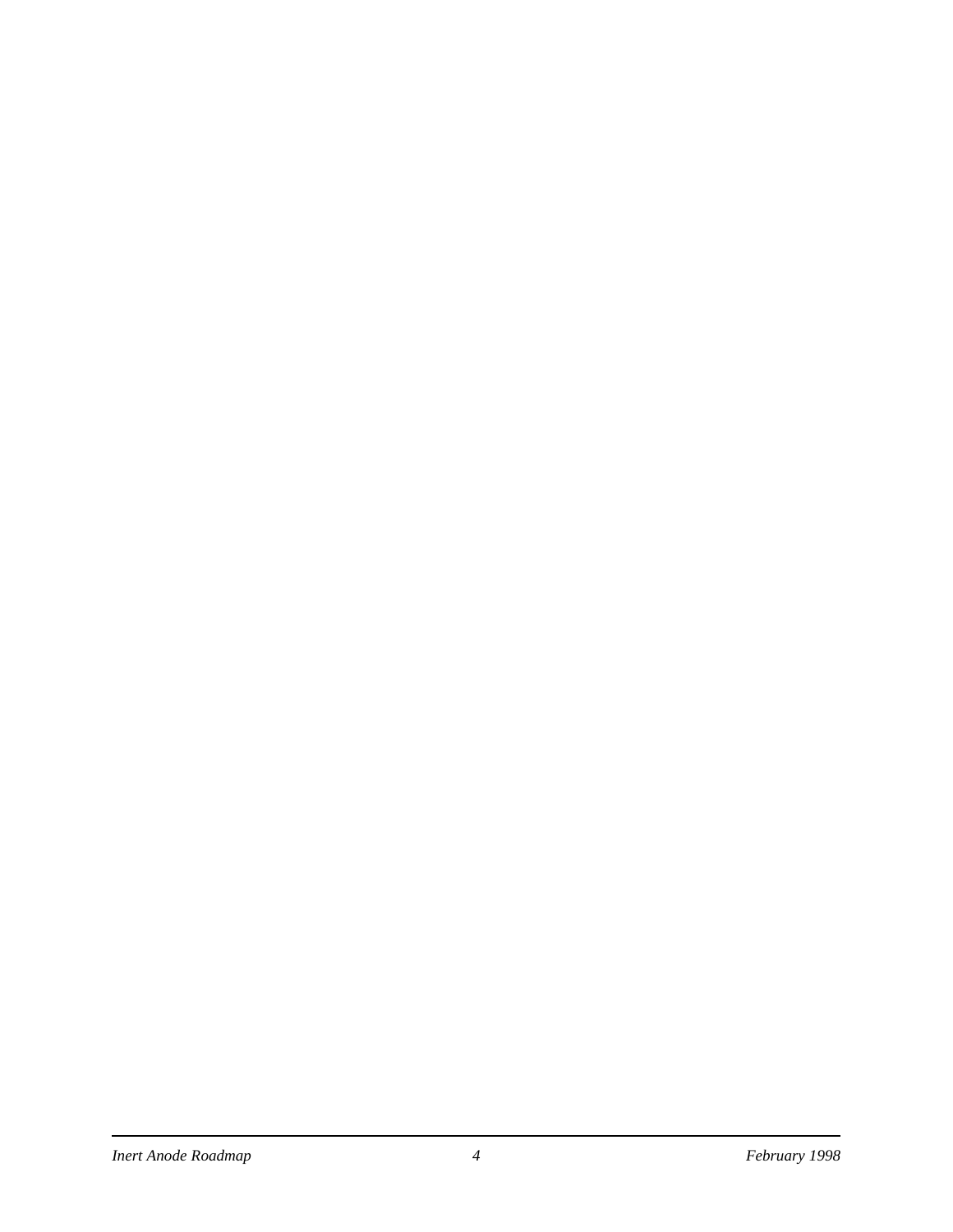# 2 **Potential Benefits**

If successful, non-consumable, or inert, anode technology could yield significant energy, environmental, and cost benefits. As shown in Exhibit 2-1, the benefits are expected to fall into the following categories:

- Cost/Productivity
- Process Simplification/Control
- Energy Reduction
- Elimination of Greenhouse Gases
- Other Environmental Benefits

The benefits shown in Exhibit 2-1 are actually the *requirements* that the aluminum industry has developed for non-consumable anodes. While no single new technology must meet all of these requirements in order to be considered successful, the degree of success may be measured by how many of the requirements are indeed fulfilled.

To measure the benefits of the new anode technology (used in combination with wettable cathode technology), a comparison will have to be made not just against current technology but also against a cell operating with conventional anode technology and potential wettable cathode technology. This will yield the relative benefits and costs of technology improvement.

All of the projected benefits are discussed below in turn, although they will become somewhat less important if the government imposes restrictions that *require* reductions in CO<sub>2</sub> emissions because the economics of the proposed technology will become less important. Nevertheless, the industry has determined that an aggressive effort should be made to develop non-consumable anode technology aimed at achieving a number of important benefits such as energy reduction, as well as the reduction of greenhouse gas emissions.

### *Cost/Productivity*

An important requirement is to lower the overall cost of a new anode below that of conventional carbon anodes, which is usually \$110 to \$120 per tonne. Other potential benefits include increases in space utilization and production per unit volume (consistent with the constraints of the heat balance of the cell). The new anodes should reduce labor requirements during operations as well as overall operating costs.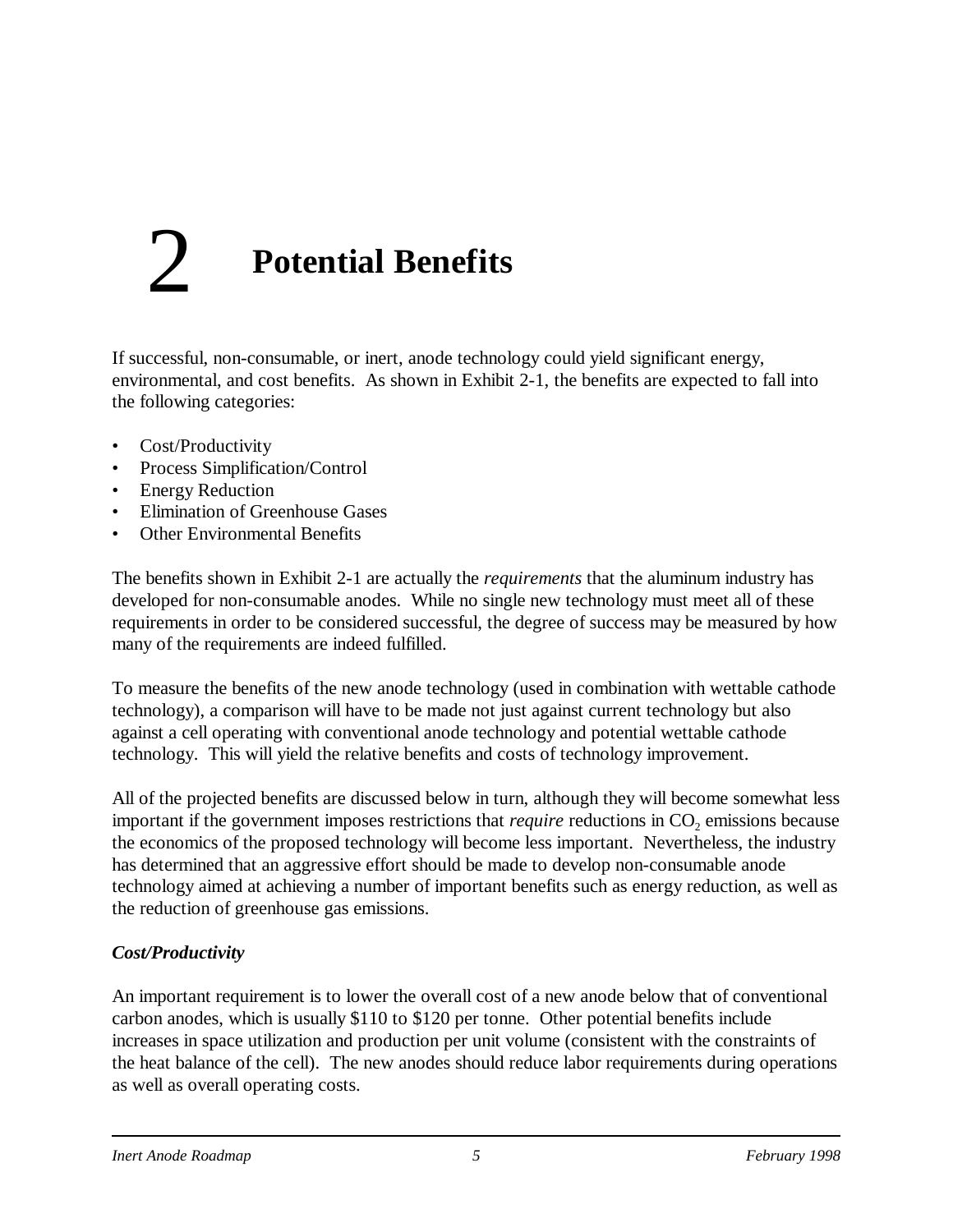#### **Exhibit 2-1. Potential Benefits Expected/Required from Inert Anodes**

| Cost/<br><b>Productivity</b>                                                                                                                                                                                                                                             | <b>Process</b><br>Simplification/<br><b>Control</b>                                                                                                                                                                                                               | <b>Energy</b>                                                                                                                                                                                               | <b>Greenhouse</b><br>Gas<br><b>Emissions</b>                                                         | Safety &<br><b>Health</b>                                | Other<br><b>Environmental</b><br><b>Benefits</b>                                                                                                                                                                                                                                                                                                                               |
|--------------------------------------------------------------------------------------------------------------------------------------------------------------------------------------------------------------------------------------------------------------------------|-------------------------------------------------------------------------------------------------------------------------------------------------------------------------------------------------------------------------------------------------------------------|-------------------------------------------------------------------------------------------------------------------------------------------------------------------------------------------------------------|------------------------------------------------------------------------------------------------------|----------------------------------------------------------|--------------------------------------------------------------------------------------------------------------------------------------------------------------------------------------------------------------------------------------------------------------------------------------------------------------------------------------------------------------------------------|
| Lower anode cost<br>Increased space<br>utilization<br>More production<br>per unit volume<br>Less operating<br>labor<br>Opportunity to<br>retrofit to work<br>with carbon<br>cathodes<br>Higher metal<br>quality<br>no dissolution<br>of anode<br>components<br>Increased | Eliminate carbon<br>plant<br>Many fewer anode<br>changes<br>Control system<br>changes<br>how to deal with<br>fixed plane<br>anode and<br>moving-plane<br>cathode<br>Dimensionally<br>stable flat bottom -<br>better control of<br>anode-cathode<br>distance (ACD) | More thermally<br>efficient cell<br>Lower heat<br>losses<br>Energy saved<br>from<br>elimination of<br>carbon anode<br>production<br>Potential for<br>lower ACD<br>when combined<br>with wettable<br>cathode | Reduce/eliminate<br>$CO2$ emissions<br>kkkkkkkkkk<br>kkk<br>Reduce/eliminate<br>PFC emissions<br>kkk | Fewer anode<br>changes<br>Improved<br>industrial hygiene | Eliminate/reduce<br>polycyclic aromatic<br>hydrocarbons/<br>polycyclic organic<br>matter<br>Eliminate emissions of<br>carbonyl sulfide<br>Eliminate dry coke<br>scrubbers and anode<br>paste plant<br>also eliminate<br>scrubbers from bake<br>ovens<br>Reduce spent pot liner<br>- possible if<br>combined with new<br>cathode technology<br>Reduce hydrogen<br>fluoride (HF) |
| flexibility in cell<br>design                                                                                                                                                                                                                                            |                                                                                                                                                                                                                                                                   |                                                                                                                                                                                                             |                                                                                                      |                                                          | emissions                                                                                                                                                                                                                                                                                                                                                                      |

 $(-$  = Greatest Industry Benefit;  $\mathbf{k}$  = Greatest National/Global Benefit)

Additional requirements of the new anodes are that they eliminate dissolution of anode components into the metal, thereby reducing levels of metal contamination and improving metal quality compared with the use of carbon anodes. A very desirable outcome of applying the new technology would be increased flexibility in the design of electrolytic cells. It is also anticipated that the new anodes will be retrofittable to cells using current (carbon) cathode technology in order to eliminate the high capital costs involved in the existing smelter infrastructure.

#### *Process Simplification/Control*

Probably the most important result of non-consumable anode technology is that it eliminates the need for the carbon plants currently used to manufacture carbon anodes. This benefit has been judged by the industry to be the single most important benefit of the technology to industry.

New anodes would be expected to have a much longer lifetime than carbon anodes, requiring far fewer anode changes. Control-system changes would be expected, although the precise nature of these changes is not yet clear. For example, if conventional cathodes were still being used, a system for operating the cell with a fixed-plane anode and a moving-plane cathode would be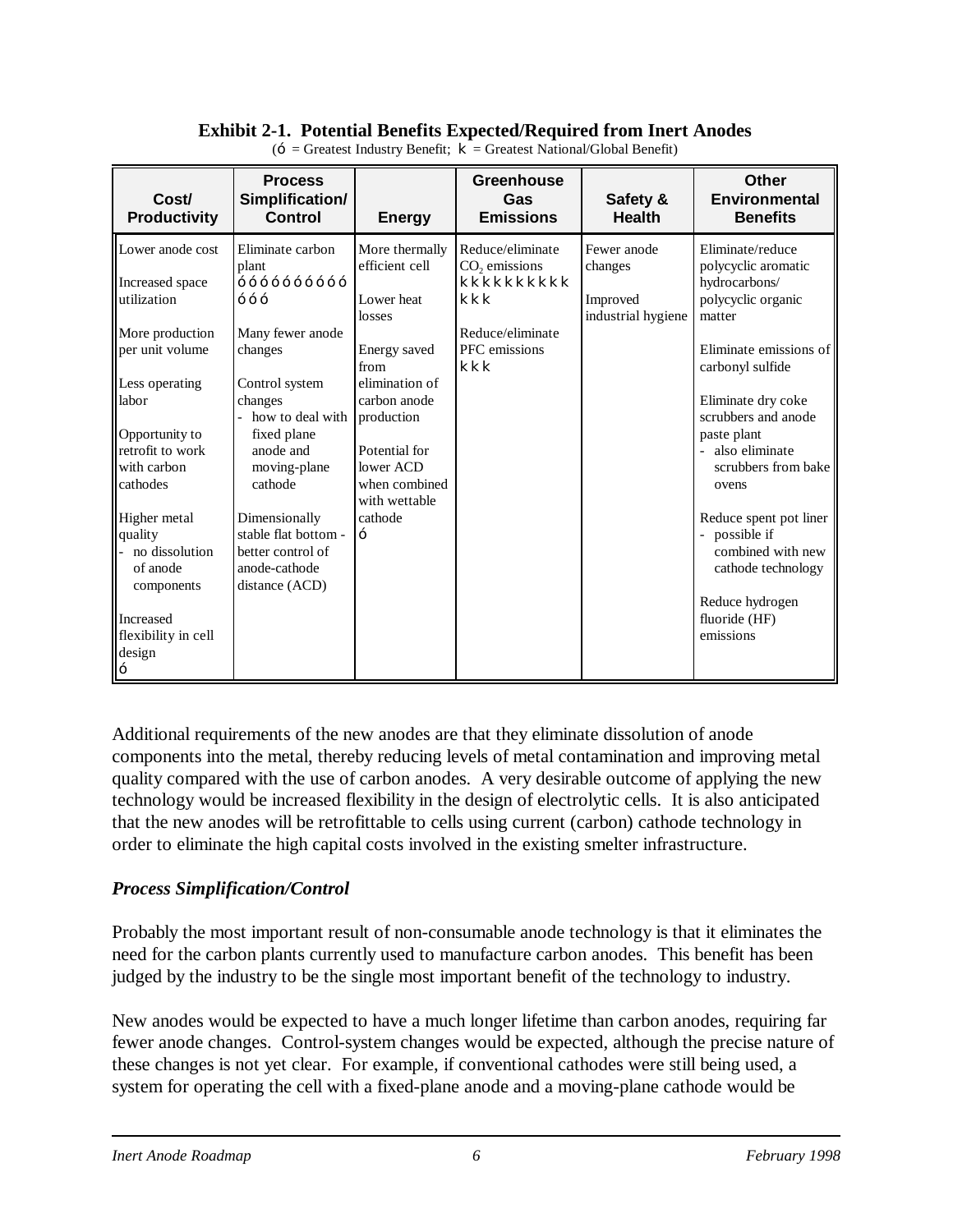needed. It is not known if there would be the same response to the alumina concentration/voltage curve under these circumstances, presenting an argument in advance for a better control system. Issues still remain related to the solubility of oxygen in the electrolyte and may affect process simplification.

The dimensionally stable flat bottom of the new anode would enable better control of the anodecathode distance (assuming that an algorithm to compensate for the rising metal were developed). In general, the technology should provide more precise anode-cathode distance control, although it would not eliminate problems with magnetics in regard to the molten metal.

#### *Energy*

The enthalpy required to sustain the reduction process has been established. However, in terms of containing multiple electrodes in a large cell, a bigger, better-built cell system allows better insulation. The electrolytic cell system with the new anode should have improved thermal efficiency, in part through lower heat losses (due to better insulation) and perhaps also from narrowing the anode-cathode distance (ACD).

It is uncertain at this time if a reduction in ACD will be sufficiently great to yield energy benefits if the anode is used against a conventional cathode. The potential for energy savings definitely exists for the combination of non-consumable anodes and dimensionally stable cathode technology. Some of this depends on the activity of the oxygen present in the cryolite bath versus the reactivity of the carbon dioxide, which is not completely understood at this time. However, an inert anode would add another dimension to wettable cathode technology, giving the potential for energy efficiency. Energy savings should also be realized from the elimination of carbon anode production, particularly anode baking.

### *Greenhouse Gas Emissions*

The two categories of greenhouse gases that will be reduced or eliminated by the use of nonconsumable anode technology are

- carbon dioxide  $(CO_2)$  and
- perfluorocarbons (mainly  $CF_4$  but also  $C_2F_6$ ).

Process-related  $CO_2$  emissions from the consumption of the carbon anode will be eliminated. Emissions of perfluorocarbons will be eliminated because the inert anode does not contain carbon. The reduction in emissions of these gases has been noted by the industry to be the most important national or societal benefit of non-consumable anode technology.

### *Other Environmental Benefits*

There should be fewer emissions of other compounds following adoption of new anode technology. These compounds include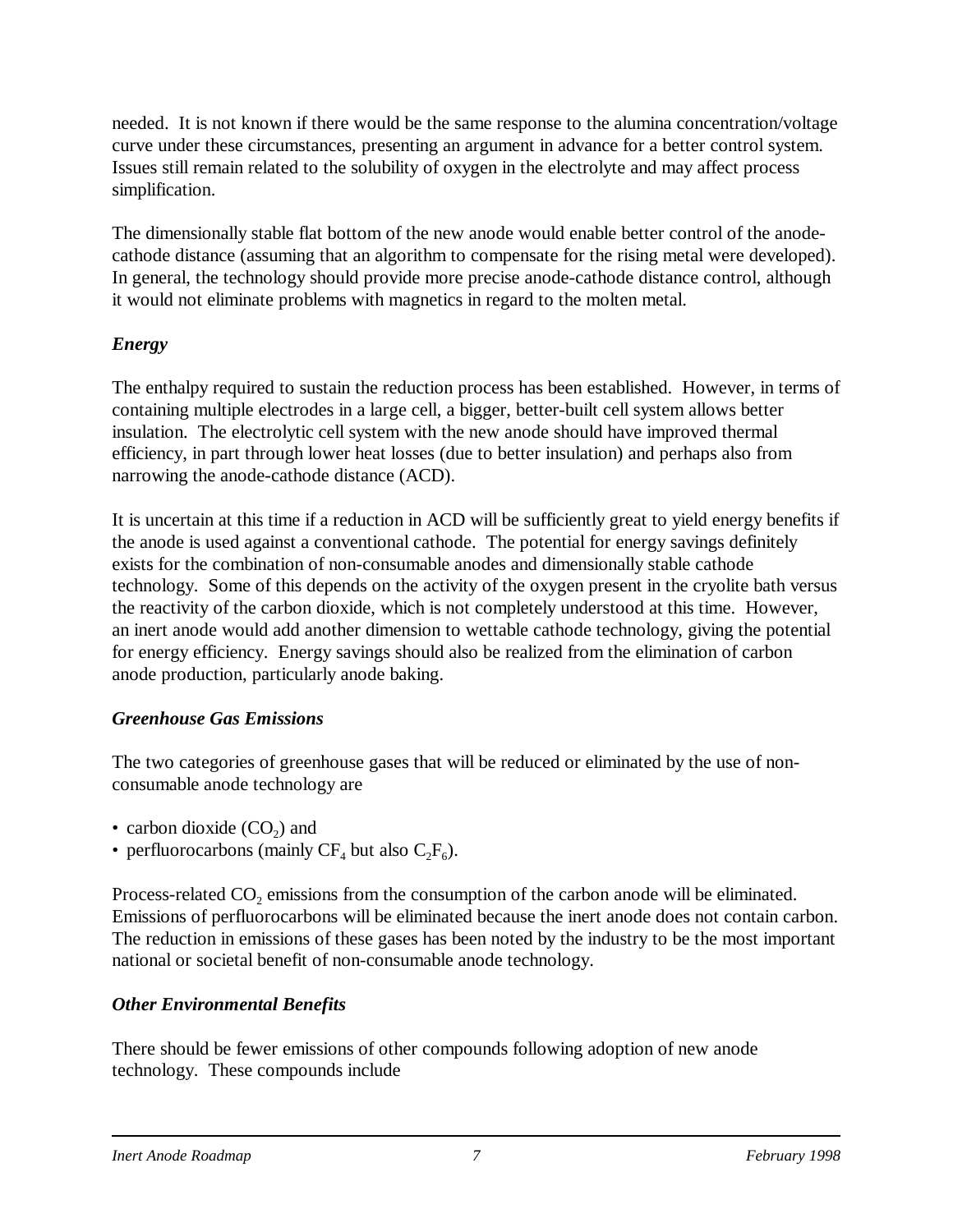- polycyclic organic matter (POM) generated during anode manufacture and consumption;
- hydrogen fluoride (HF) generated during electrolysis, anode effects, and anode replacement; and
- carbonyl sulfide (COS) generated during electrolysis.

The reduction in hydrogen fluoride emissions could result from the system being better contained (more tightly sealed) as well as from the reduced turnover in anodes.

In one sense, the new anode technology can be seen as an alternative control device for these types of emissions. The anode paste plants used to produce carbon anodes can be eliminated in many cases, along with the dry coke scrubbers used to collect POM emissions from anode paste production. The use of scrubbers for controlling POM emissions from anode bake furnaces (typically, dry alumina scrubbers) can also be eliminated.

A possible additional benefit of combining non-consumable anode technology with wettable cathode technology would be a reduction in the amount of spent potliner that is generated, although this is somewhat speculative.

#### *Health and Safety*

The reduced number of anode changes associated with non-consumable anode technology would have important benefits related to safety and industrial hygiene as well as the other advantages already described. Many of the items listed in other categories can also be considered as health and safety benefits.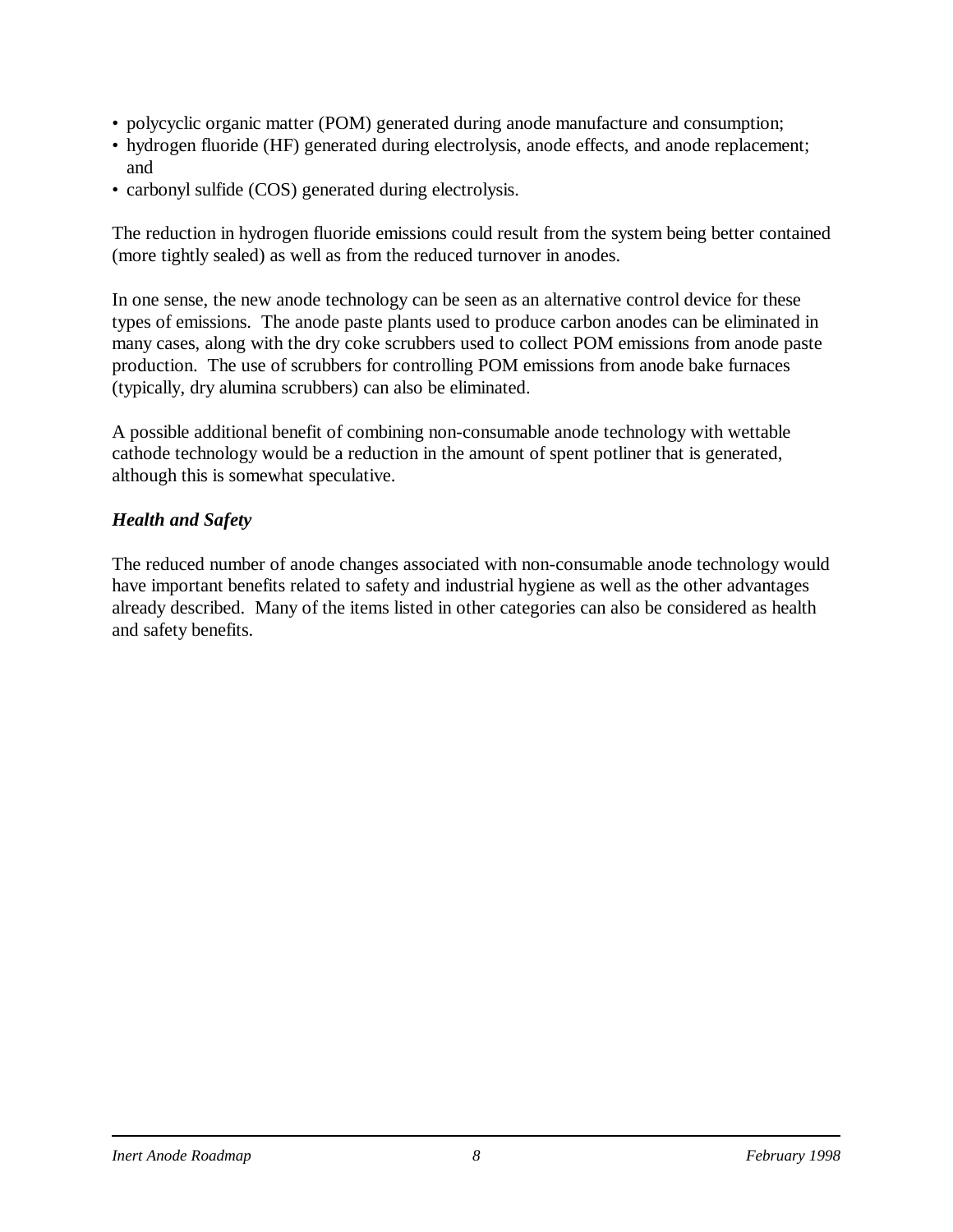# 3 **Performance Targets**

A number of performance criteria or targets have been defined for inert anode technology and then screened to determine their level of importance to the technology's success. Two sets of performance targets have been defined:

- Essential (first-tier) targets
- Beneficial (second-tier) targets

The "essential" or first-tier targets are primarily technical criteria that absolutely must be met by the technology. They can be considered a screening mechanism through which a technology must pass before the second-tier targets are applied. These second-tier or "beneficial" targets are characteristics that are desirable but not absolutely necessary for the technology to succeed.

An economic analysis will be required once a material passes the first-tier criteria, and becomes an ongoing process that is carried out to increasingly detailed levels as the research progresses. During the first stage of a project, a gross analysis is conducted at the global level.

The criteria discussed in this section actually apply to an inert anode *system.* Since the industry is not ruling out the use of protective agents or coatings, there may be various ways to achieve the desired technology. For example, a self-passivating agent used to coat a carbon anode may represent an alternative inert material.

The performance targets given in the *Aluminum Industry Technology Roadmap* still apply to the overall anode system. These targets called for an energy consumption of 13 kWh/kg of aluminum produced for a retrofit cell and 11 kWh/kg of primary aluminum produced as the long-term goal.

Exhibit 3-1 shows the categories of performance targets that were identified by participants and the quantitative or qualitative target or metric for each that should be met by inert anodes.

#### **Essential Targets**

The essential characteristics for anodes are electrochemical and thermodynamic stability, electrochemical behavior, electrical conductivity, mechanical properties, oxidation, metal quality,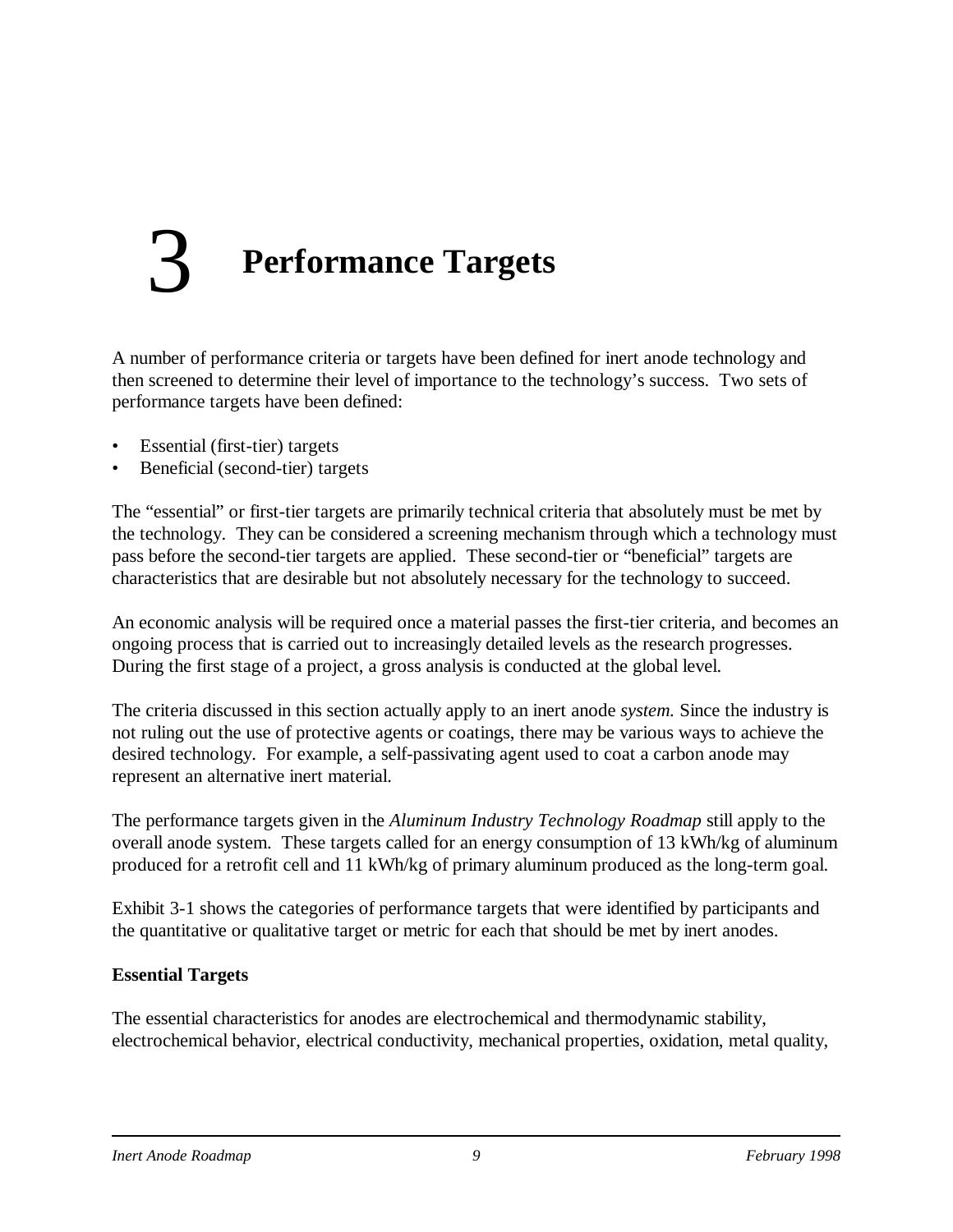|                                                                         | <b>Beneficial</b><br>(2nd Tier)                                                                                                                                                                                                                                                                                               |                                                                                                                          |
|-------------------------------------------------------------------------|-------------------------------------------------------------------------------------------------------------------------------------------------------------------------------------------------------------------------------------------------------------------------------------------------------------------------------|--------------------------------------------------------------------------------------------------------------------------|
| <b>Criterion</b>                                                        | <b>Target for Inert Anode</b>                                                                                                                                                                                                                                                                                                 | <b>Criterion</b>                                                                                                         |
| <b>Electrochemical and</b><br><b>Thermodynamic Stability</b>            | Erosion rate of $<$ 10 mm/yr with current density<br>$(0.8 \text{ amps/cm}^2)$                                                                                                                                                                                                                                                | Health and Safety<br>Economics                                                                                           |
| <b>Electrochemical Behavior</b><br>(Current Density)                    | Polarization voltage of $< 0.5$ volts at 0.8 amps/cm <sup>2</sup>                                                                                                                                                                                                                                                             | Net Energy                                                                                                               |
| <b>Electrical Conductivity</b>                                          | Voltage (continuous) drop no worse than with<br>carbon anode<br>- bus to electrolyte                                                                                                                                                                                                                                          | Opportunity for Retrofit<br>Potential for Bath Chemistry                                                                 |
| <b>Mechanical Properties</b>                                            | Sufficiently robust to survive in normal plant<br>conditions<br>must withstand cell vibrations<br>must support its own weight<br>must maintain mechanical integrity<br>must not suffer from thermal shock<br>must survive in normal bath<br>must handle heat-up from room to operating<br>temperature range of 930°C - 1100°C | Modification<br>Other Cell Construction<br>Materials<br><b>Thermal Conductivity</b><br>Porosity<br>Positive Influence on |
| Oxidation                                                               | Stability in oxygen at 1,000EC<br>should not spall<br>may be a higher/lower operating temperature                                                                                                                                                                                                                             | Cathode Life                                                                                                             |
| <b>Metal Quality</b>                                                    | No worse than today's quality<br>#0.1% Fe, 0.2% Si<br>meets today's market standards                                                                                                                                                                                                                                          |                                                                                                                          |
| <b>Environmental and Safety</b><br><b>Acceptability of the Material</b> | Eliminate beryllium, chromium, radioactive and<br>EPA-defined hazardous materials                                                                                                                                                                                                                                             |                                                                                                                          |

#### **Exhibit 3-1. Performance Targets for Inert Anodes**

and environmental and safety acceptability of the material. The interconnections between many of these characteristics are mentioned in the appropriate subsections that follow.

#### *Electrochemical and Thermodynamic Stability*

The inert anode material must be electrochemically and thermodynamically stable, with electrochemical stability referring to the entry of the material matrix into the electrolyte.

Stability can be both calculated and measured; it is the ? G (Gibbs free energy of formation) required to carry out the reaction and any other competing potentials (e.g., contaminants like copper or iron). Some of the considerations of the new system are as follows:

- the synergism between the components of the new system is significant
- the target is thermodynamic stability in the electrolyte at operating temperatures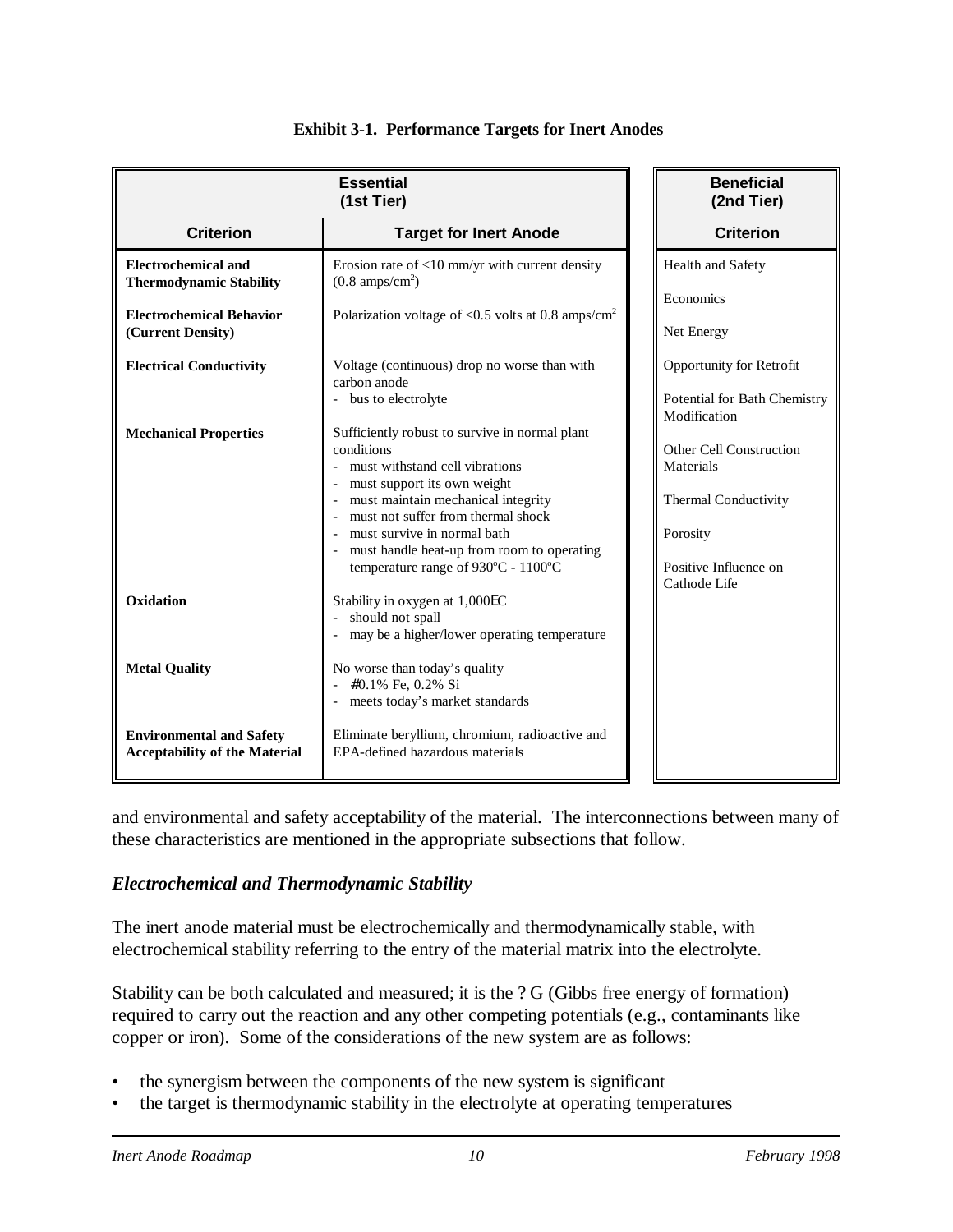- the specific metric is the projected lifetime based on the erosion rate due to the electrochemical and thermodynamic stability
- the anode material must have a lower free energy of formation than the electrolyte in which it is placed

Past research efforts have tended to overlook two critical points:

- aluminum and sodium are soluble in the cryolite bath, which can lead to the formation of a concentration and diffusion gradient in the cell that can interact with the electrode
- aluminum and sodium confer electronic conductivity upon the electrolyte

The rate of oxidation of carbon to  $CO_2$  in the cryolite bath is so great that there is never an electronically conducting interface in current carbon anodes. Given this situation, tests of new systems should include saturation of the test cell with aluminum or sodium to show that there are no excursions in voltage.

Stability measurements must include a metric for predicting when a material performs well enough to qualify moving ultimately to a five-year test. "Erosion rate" has been chosen as the criterion for measuring stability; metal quality (discussed later) is also a key indicator of anode performance. The specific target is **an erosion rate of less than 10 mm/year**, which contains some slack for adjustments to the bath. This has to be met under conditions of current flow (at the nominal or conventional current density of  $0.8 \text{ amps/cm}^2$ ). This target is considered a "flag", and will not limit the research at the earliest stages because the erosion rate will still be unknown. However, if the erosion rate is much greater than this target, the industry will become somewhat cautious about the material. Any inert anode material developed during earlier investigations should meet this criteria or be ruled out for further consideration.

### *Electrochemical Behavior*

The current density capability/capacity of the inert anode is a major component of electrochemical behavior, conventional anodes tending to operate at approximately  $0.8 \text{ amps/cm}^2$ . Specifically, the polarization voltage, which must be added to the 2.2 volts alumina decomposition voltage, must be kept to a minimum. The performance criterion defined is a **polarization voltage of less** than  $0.5$  volts at  $0.8$  amps/cm<sup>2</sup>.

#### *Electrical Conductivity*

The new system must pass the electrical current from the connecting busbar to the actual double layer in the electrolyte on a continuous basis at a reasonable cost, while avoiding a conductivity problem at the interface between the busbar and the top end of the anode. In present cells, the voltage drops in the anode are on the order of 0.25 to 0.45 volts. Because the nature and thickness of the new material are unknown, the anode should have a voltage drop no greater than in the present cell, or else there is no gain in efficiency.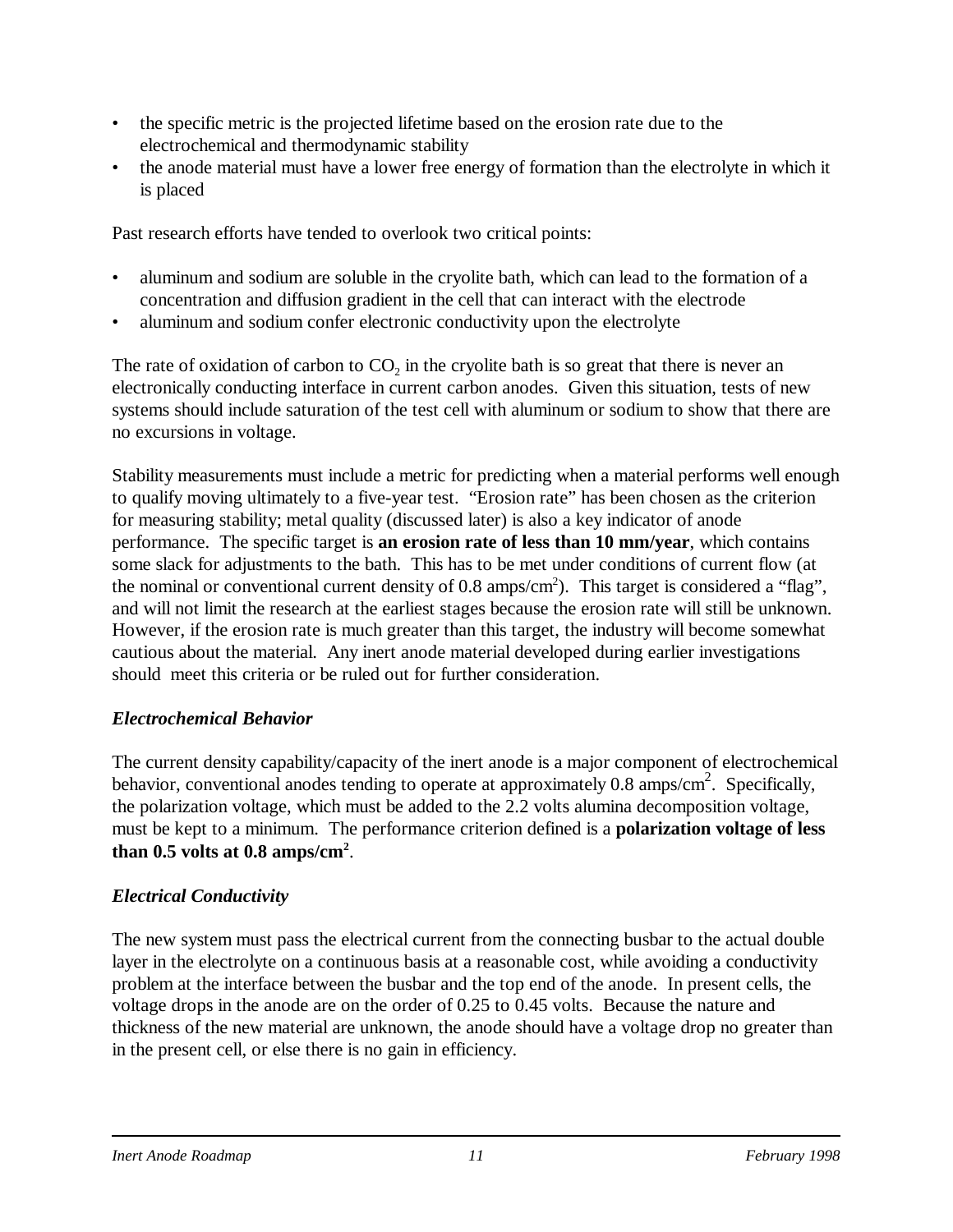The new material also must be continuously conductive over the life of the anode. This conductivity should be available from extremely short time intervals, measured in microseconds, to long time periods of hours and days. The metric used to measure this conductivity is voltage drop across the material from bus to electrolyte. This must be based on the actual connections, which are unknown at this time. The material must behave like carbon in a reproducible way, with a **total voltage drop that is no worse than can be achieved with carbon at the current densities used today with carbon anodes**.

#### *Mechanical Properties*

The inert anode material must meet the following criteria:

- **must be sufficiently robust to survive and maintain structural integrity under standard plant operating conditions**
	- S must not undergo thermal shock,
	- S must hold its own weight
	- S must withstand vibrations that occur in a normal cell (e.g., tapping, bumping).

In terms of thermal shock, the material must be able to survive in the molten cryolite bath and withstand temperatures ranging from room temperature to an operating temperature of  $930^{\circ}C$  to  $1100^{\circ}$ C. Thermal shock also relates to the coefficient of thermal expansion and the capacity of the material to be heated up over a period of time without spalling.

Other issues include mechanical integrity, stress rupture characteristics, and cracking; exposure tests should be conducted to reveal any internal cracking of the proposed anode material.

### *Oxidation*

Oxidation resistance is related to electro/thermal stability and the lifetime of the anode. Oxidation occurs in present systems when the carbon comes in contact with electrolyte, CO<sub>2</sub>, air, and crust. Since any new material in a retrofit application will have to pass through ambient air and the crust, to make contact with fluoride vapors, oxygen, liquid fluoride, heat, and crust, the material must be resistant to oxidation to ensure the quality of the molten metal. In addition, some of the material could convert to the vapor phase and get into the scrubber system, returning via the dry scrubber (although many of the issues with fluoride vapors should be taken care of with the stability in the molten electrolyte). The actual performance criterion is that **the material should not spall in oxygen at 1,000 °C**. While it is acknowledged that operating conditions for baths may actually be lower than 1,000°C, an anode is likely to be exposed to temperatures approaching  $1,000^{\circ}$ C sometime during its life.

#### *Metal Quality*

The quality of the aluminum metal produced is related to electrochemical and thermodynamic stability of the anode material. The issue of metal quality is important enough to rate its own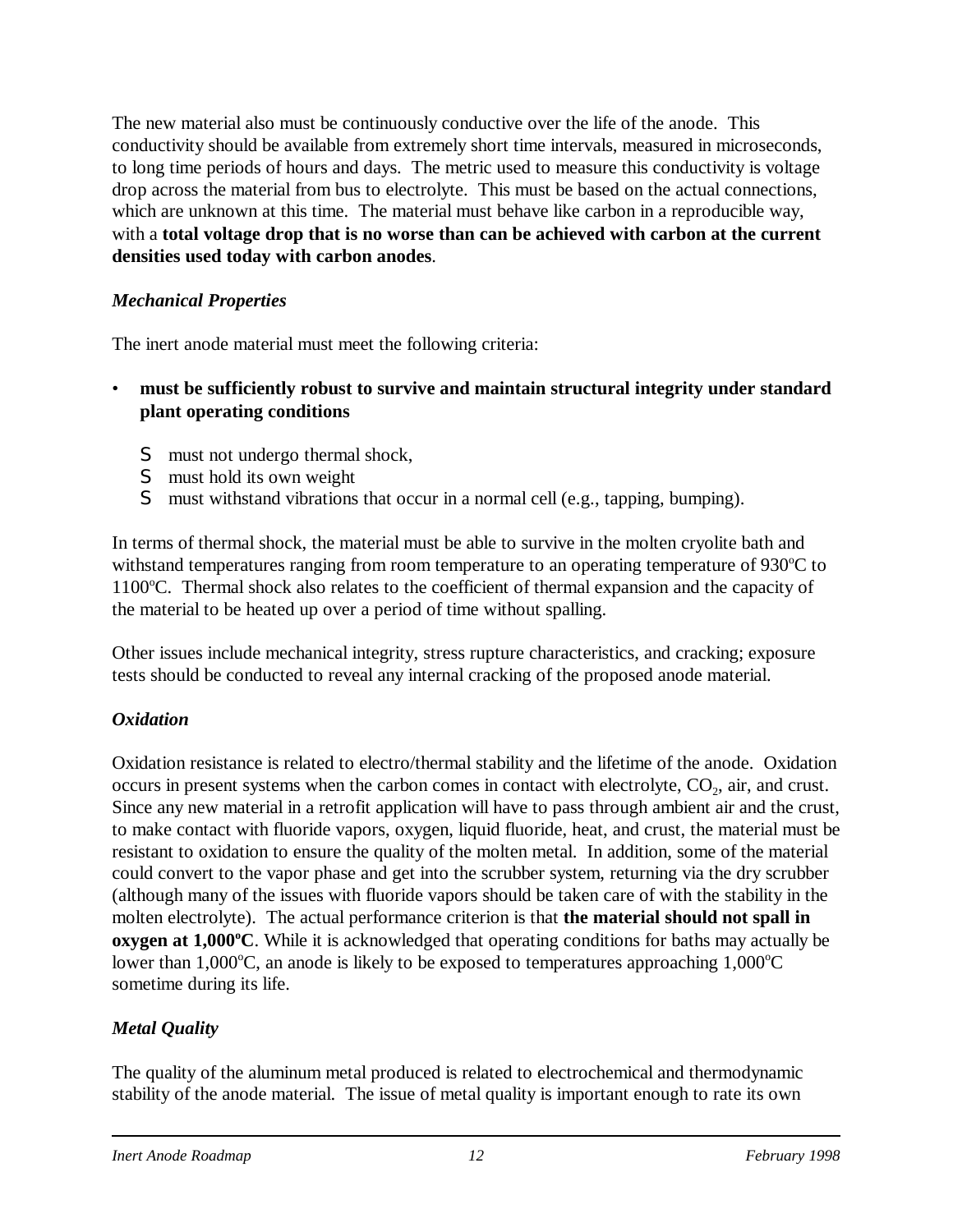category. The criterion for metal quality is that it must be no worse than the quality of presentday metals. The inert anode may be made out of new metals that are not present in today's systems, but must last under practical conditions and not dissolve into the molten metal. By extension, it must be shown that the aluminum produced will be viable in the marketplace, meeting today's selling standards. The metal can become contaminated with almost any element at concentrations of up to 0.1 percent before the quality of the hot metal is affected; specific limits include concentrations of 0.1% iron and 0.2% silicon.

#### *Environmental Safety and Acceptability of the Material*

The criterion in this category is that the inert anode system should contain nothing from EPA's hazardous list (e.g., no beryllium, no chromium), and no radioactive materials.

#### **Beneficial Targets**

The "beneficial" or second-tier targets are related to economics, net energy use, opportunity for retrofits, potential for modifying the bath chemistry, other cell construction materials, thermal conductivity, porosity, influence on cathode life, and health and safety. Unlike the "essential" criteria, specific performance targets have not been defined for second-tier criteria. Comments on each of these targeted areas are presented below.

In some cases, educated guesses of the value of some of the "beneficial" criteria must be made in order to do an energy and economic analysis of the technology. The accuracy of these estimates will be improved, however, by applying the knowledge gained from establishing the "essential" criteria for the technology.

#### *Economics*

One purpose of this roadmap is to develop a screening mechanism for evaluating proposals for R&D projects. Therefore, strict economic requirements will not be placed on a proposed technology until its technical feasibility has been investigated. While it is difficult to translate all the technical factors into an economical package, and there is no targeted cost, the industry is unlikely to pursue a technology that is not cost-effective. On the other hand, the technology could still be viable even with varying economics, or some benefits of using the new technology may be more valuable in the future than they are today. Even with higher metal costs, a technology may be viable in certain regulatory climates in the future.

### *Net Energy*

Net energy savings are required for the inert anode system, although the value of the savings will depend on the design of the cell, which is unknown at this point. It is very difficult to talk about net energy savings when considering the stable anode *alone*; the system boundary must be expanded.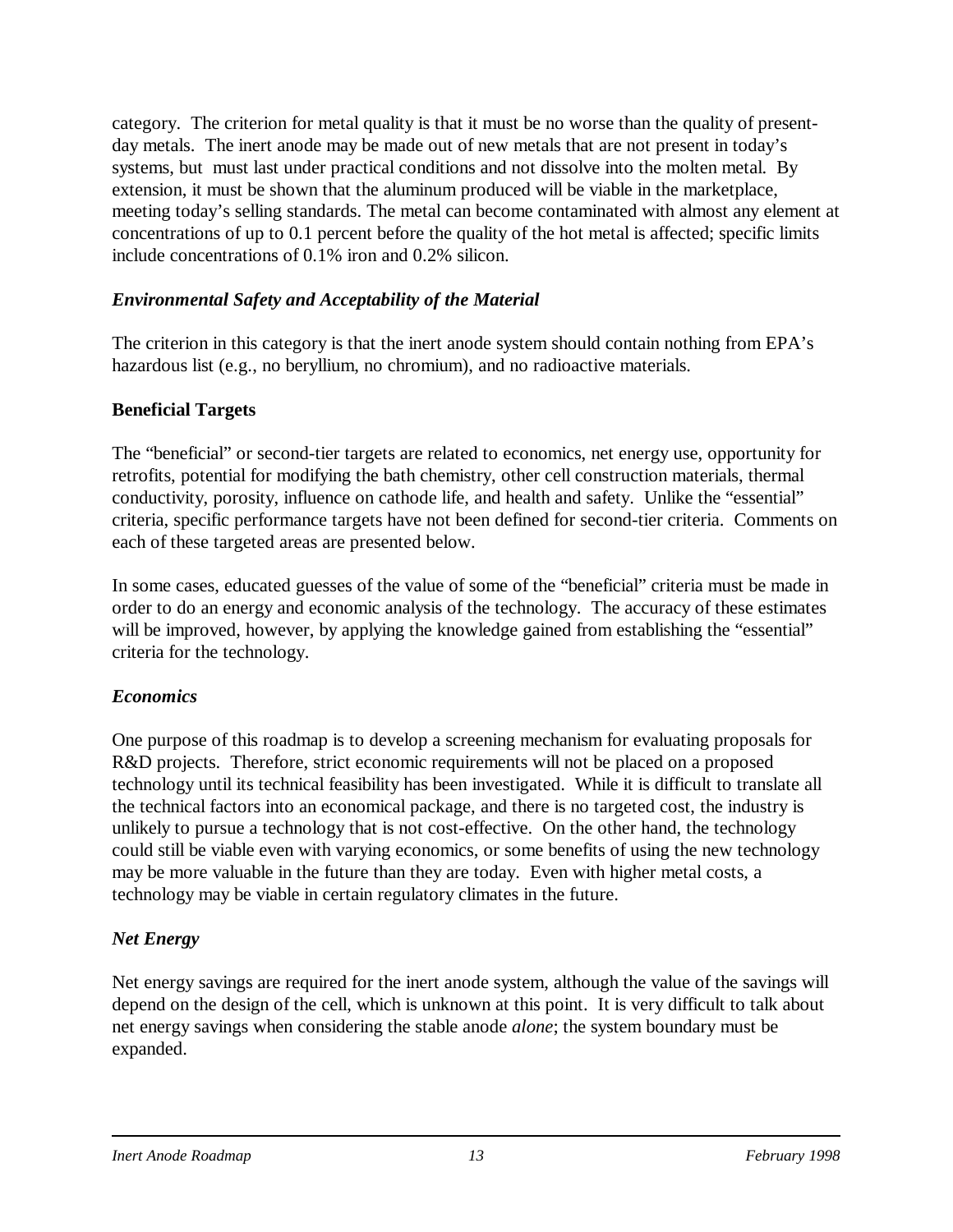#### *Opportunity for Retrofit*

The ability of the inert anode to be retrofitted to current cells is considered beneficial but not essential.

#### *Potential for Bath Chemistry Modification*

The potential for bath chemistry modification refers to the impact that the inert anode technology will have on the composition of the electrolyte. The performance criterion is that the technology should work with existing bath technology, at least as a starting point. The potential for electrolyte modification is a side benefit but not an absolute necessity.

#### *Other Construction Materials*

Other construction materials include insulators that will tolerate the medium in which the inert anode is expected to operate. A need for appropriate materials should not preclude the research community from pursuing a new anode technology that meets the first-tier criteria.

#### *Thermal Conductivity*

The thermal conductivity has to be such that the cell can operate, and must operate at an economical current density without releasing more heat than is generated within the system. Since the issue of thermal conductivity has to do with cell design, it may be possible to reconfigure the design to overcome thermal issues (for example, a high conductor could be backed up with an insulator or a cover).

#### *Porosity*

Any porosity will be detrimental to longevity and the permanence of the anode matrix, although it is not considered an "essential" criteria. Ideally, however, the porosity of the anode against  $O<sub>2</sub>$ and  $\text{AlF}_3$  should be zero.

### *Influence on Cathode Life*

If an inert anode technology reduces the life of a cathode significantly, the technology will face an uphill battle to be accepted. Unfortunately, any impact on cathode life will not be obvious in the early stages of research.

### *Health and Safety*

Health and safety issues are essential but nebulous, especially when trying to define them for researchers. The category of environmental acceptability of the material was expanded to link it with safety (see "Essential Targets"); forbidden materials include heavy metals and hazardous compounds such as beryllium and chromium.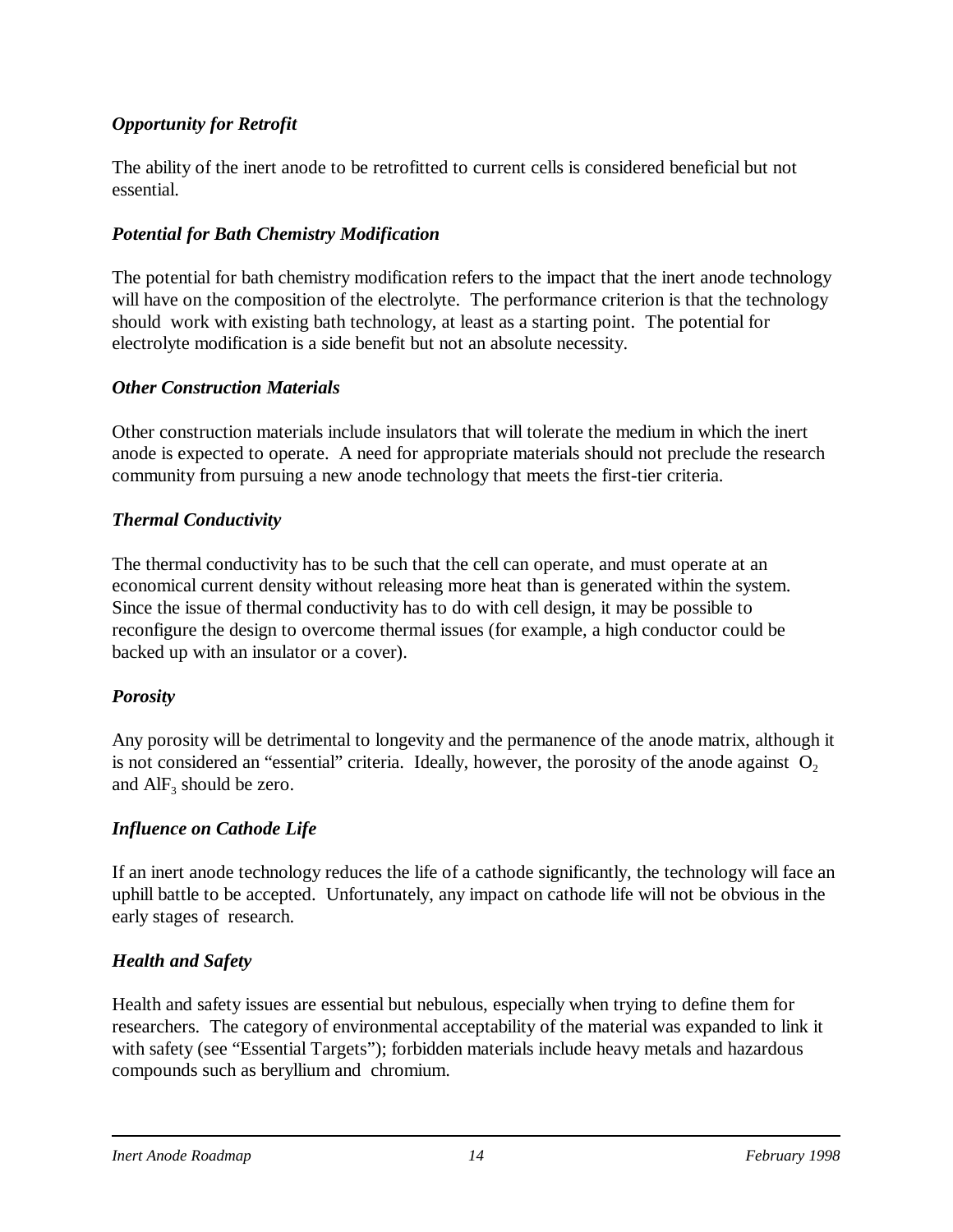# 4 **Technical Barriers**

A number of critical technology barriers prevent the aluminum industry from achieving the targets it has identified for inert anode technology, as shown in Exhibit 4-1. In a sense, these challenges represent the difference between present-day carbon anode technology and the current state of non-consumable anode technology. The barriers/challenges have been organized into the following categories:

- Anode Materials
- Basic Knowledge
- Measurement/Evaluation/Analysis
- **Systems**

Both the "essential" and the "beneficial" criteria discussed in Section 3 have been considered in defining these barriers. In addition, the scope of the barriers is not limited to retrofit technology, although the industry recognizes that inert anodes will primarily be used in retrofit applications.

#### **Anode Materials**

Some of the most critical barriers to the success of inert anode technology exist because a "viable" material for fabricating the anodes has not yet been demonstrated. (Viable refers to the durability and longevity of the anode in keeping its initial thermal and chemical properties.) The industry feels that not enough material systems have been empirically investigated or characterized for their applicability to inert anodes. Too few composites or alloy-type materials have been studied in comparison to single compounds, although this may be warranted because the more complex materials present issues related to material life, conductivity, contamination, and durability.

Currently, major challenges include insufficient knowledge of the fabricability of candidate materials in large sizes, and the inability to scale up the fabrication processes. Many of the potential materials investigated in the past have never been produced on a large scale.

Other materials barriers include the inability to achieve adequately high erosion or wear characteristics at the frozen crust-electrolyte interface, and the need for defining a screening test for these characteristics.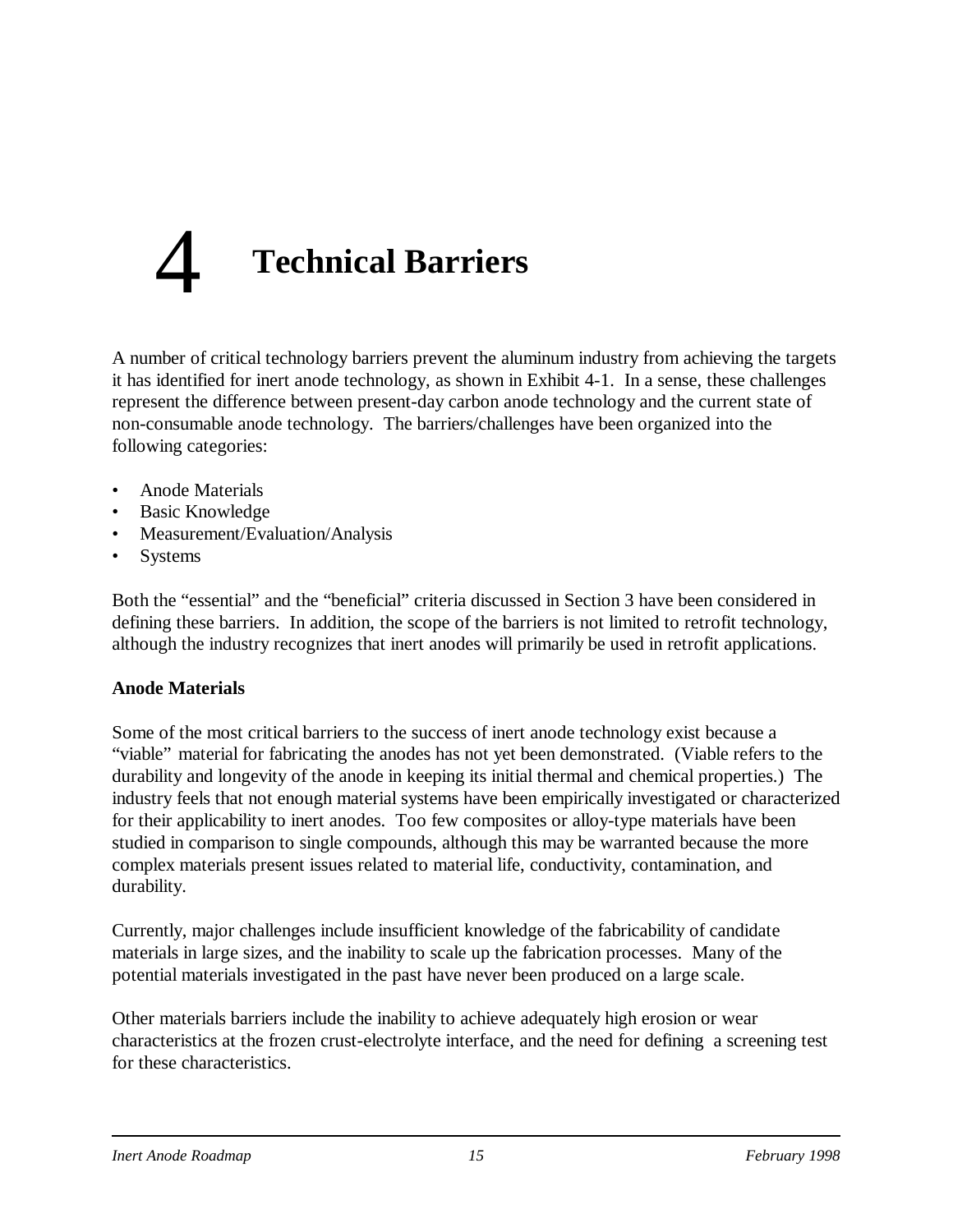#### **Exhibit 4-1. Critical Technology Barriers Preventing Attainment of Targets**

| <b>Anode Materials</b>                                                                                                                                                                                                                                                                                                                                                                                                                                                                                                                                                                                                                                                                                                                  | <b>Basic Knowledge</b>                                                                                                                                                                                                                                                                                                                | Measurement/<br><b>Evaluation/Analysis</b>                                                                                                                                                                                                                                                                                                                                                                                  | <b>Systems</b>                                                                                                                                                                                                                                                                                                                                                                                                                                                                                                                                                                                                                                                                                                                                                                                                                                                                                                                                                                                                                      |
|-----------------------------------------------------------------------------------------------------------------------------------------------------------------------------------------------------------------------------------------------------------------------------------------------------------------------------------------------------------------------------------------------------------------------------------------------------------------------------------------------------------------------------------------------------------------------------------------------------------------------------------------------------------------------------------------------------------------------------------------|---------------------------------------------------------------------------------------------------------------------------------------------------------------------------------------------------------------------------------------------------------------------------------------------------------------------------------------|-----------------------------------------------------------------------------------------------------------------------------------------------------------------------------------------------------------------------------------------------------------------------------------------------------------------------------------------------------------------------------------------------------------------------------|-------------------------------------------------------------------------------------------------------------------------------------------------------------------------------------------------------------------------------------------------------------------------------------------------------------------------------------------------------------------------------------------------------------------------------------------------------------------------------------------------------------------------------------------------------------------------------------------------------------------------------------------------------------------------------------------------------------------------------------------------------------------------------------------------------------------------------------------------------------------------------------------------------------------------------------------------------------------------------------------------------------------------------------|
| Not enough knowledge of<br>fabricability of candidate<br>materials in large sizes<br>inability to scale-up<br>fabrication process<br>Have not yet seen<br>demonstration of a viable<br>anode material<br><b>MMMMMMMMMM++</b><br>durability<br>longevity of anode keeping<br>its initial thermal and<br>chemical properties<br>Not enough anode material<br>systems have been<br>empirically investigated<br>Not enough focus on<br>composites as opposed to<br>single compounds<br>Metal contamination<br><b>MM</b><br>Inability to achieve<br>adequately high erosion<br>characteristics at the frozen<br>crust/electrolyte interface<br>Operating environment<br>bath composition and<br>other variables affect<br>longevity of anode | Lack of understanding of<br>process and models to<br>understand it<br>Not enough understanding of<br>the activity of $O_2$ vs. $CO_2$<br>Lack of knowledge of anode<br>reaction responses to bath<br>chemistry<br>$\bullet$<br>Do not know enough about<br>bath surface reactions using<br>inert anode technology<br>$MN \cdot \cdot$ | Have not tested anode<br>materials in continuous<br>operation rather than short<br>runs (anode durability issue)<br>Cost and time of<br>demonstrating new materials<br>Have not evaluated<br>worthiness of inert anode<br>concept based on best<br>extrapolated technologies<br>M .<br>Lack of cost-effective<br>screening performance tests<br>$\cdot$ .<br>Lack of an accelerated test to<br>predict long-term anode life | Ability to keep total cell<br>voltage same or less than<br>today's cells at same current<br>density<br>Ability to retrofit new anode<br>to existing technology<br>$\bullet$<br>Lack of computer modeling<br>that incorporates less-<br>conventional materials and<br>structures<br>$\ddot{\phantom{a}}$<br>- lack of good up-front<br>simulation tools<br>Lack of adequate control<br>scheme for control of voltage<br>and temperature<br>Lack of thermal management<br>systems<br>- inadequate insulation<br>Lack of a feed control system<br>that eliminates anode effects<br>Electrical connection to anode<br>Lack of experience with multi-<br>/bipolar operations<br>- gas flow<br>- current efficiency<br>Material problems other than<br>anodes for freezeless<br>operation<br>- lack of new container<br>material<br>Lack of consideration of<br>design parameters outside of<br>anode itself that could make<br>the technology more viable<br>Restraints of development<br>based on targets<br>- do not limit to retrofit |

 $(M = Most CriticalBarrier; \rightarrow = Next Most Critical Barriers)$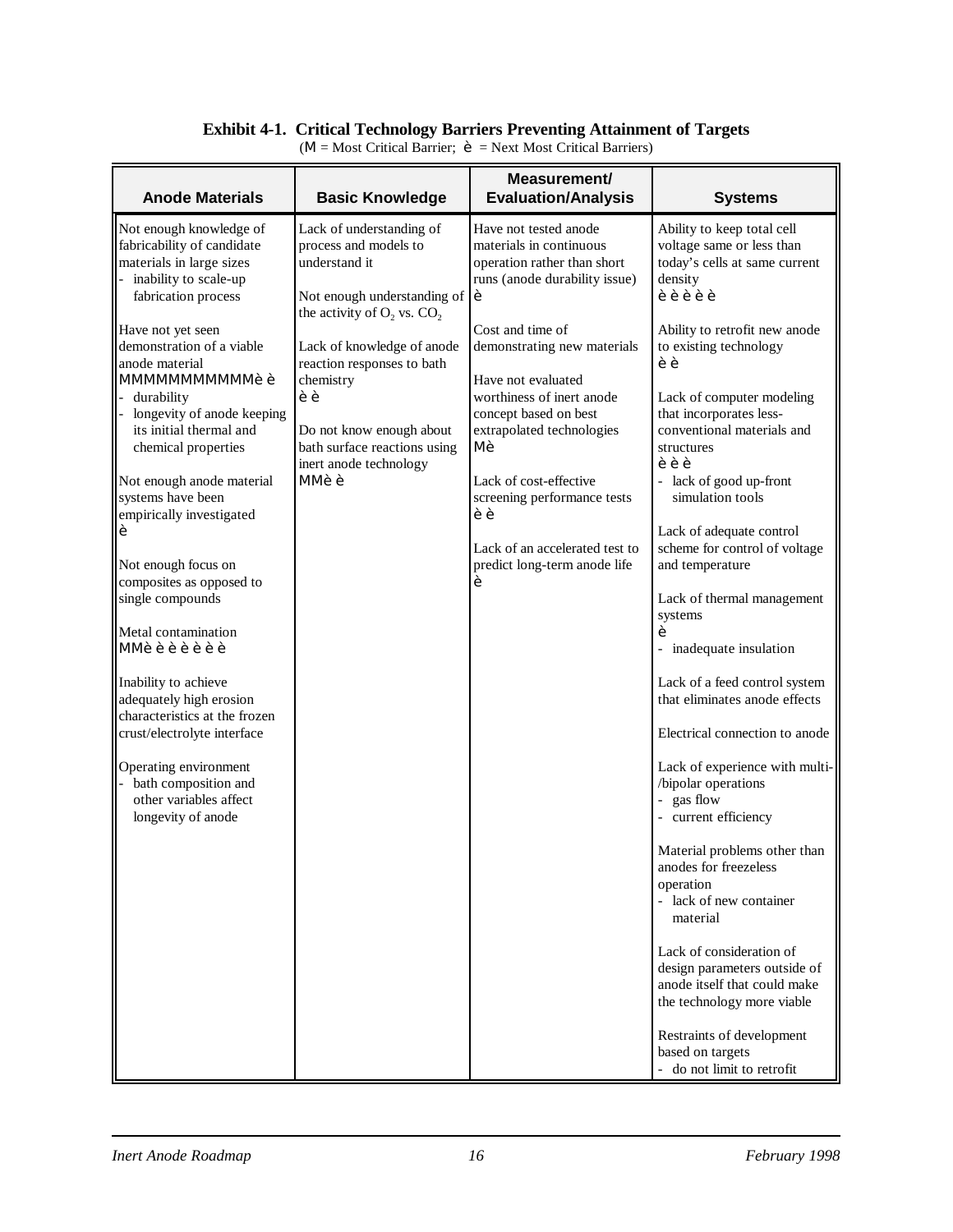The environment in which the anode must operate presents a barrier to the anode's performance, particularly its longevity. Specific factors that must be addressed include bath composition, operating temperature, and maintenance of an adequate heat balance. The longevity of the inert anode material has been a problem during past efforts; at bench-scale, many materials have survived only on the order of hours. Although some materials have been developed with the potential to last five years or more, the metal contamination resulting from slow deterioration of the anode has been unacceptably high.

Metal contamination from dissolution of the anode in the bath is also a very critical barrier. The metal purity achieved in past research efforts involving inert anodes has been insufficient for current market needs.

#### **Basic Knowledge**

There are a number of fundamental issues related to the operation of non-consumable anodes that have not yet been fully investigated or resolved. This is due in part to a lack of models that would yield a better understanding of the overall process. One fundamental issue is that there has not been an adequate study to determine if the inert anode concept is truly worthwhile in terms of its potential for full-scale process improvement.

The most critical gap in basic knowledge is that not enough is known about bath surface reactions during use of the new technology. Having this information would enable the industry to incorporate some design principles into the anode. Another critical barrier is the lack of understanding of anode reaction responses to bath chemistry.

There is also little information on the activity of oxygen versus carbon dioxide under operating cell conditions, which prevents a complete understanding of the details of the electrolytic process using inert anodes. It is unknown, for example, whether oxygen will be so reactive that it might reduce current efficiency.

An expected reduction in the size of the bubbles associated with non-consumable anodes may reduce the forced mass transfer in the cell. This presents a challenge to operating the cell using a range of 2 percent to 3 percent dissolved aluminas.

Other gaps in the fundamental knowledge of non-consumable anodes exist in the following areas:

- knowledge of limiting current and rate-determining step
- knowledge of the ability of the anode to withstand penetration of nascent oxygen, aluminum fluoride, and cryolite, and the effect on the internal anode structure
- knowledge of ratio of thermal to electrical conductivity

### **Measurement/Evaluation/Analysis**

The technology barriers in this category are mostly related to testing of the new anode materials. The most critical barrier is also perhaps the most fundamental, namely, that the industry has not yet evaluated the worthiness of the concept based on the best *extrapolated* (not available)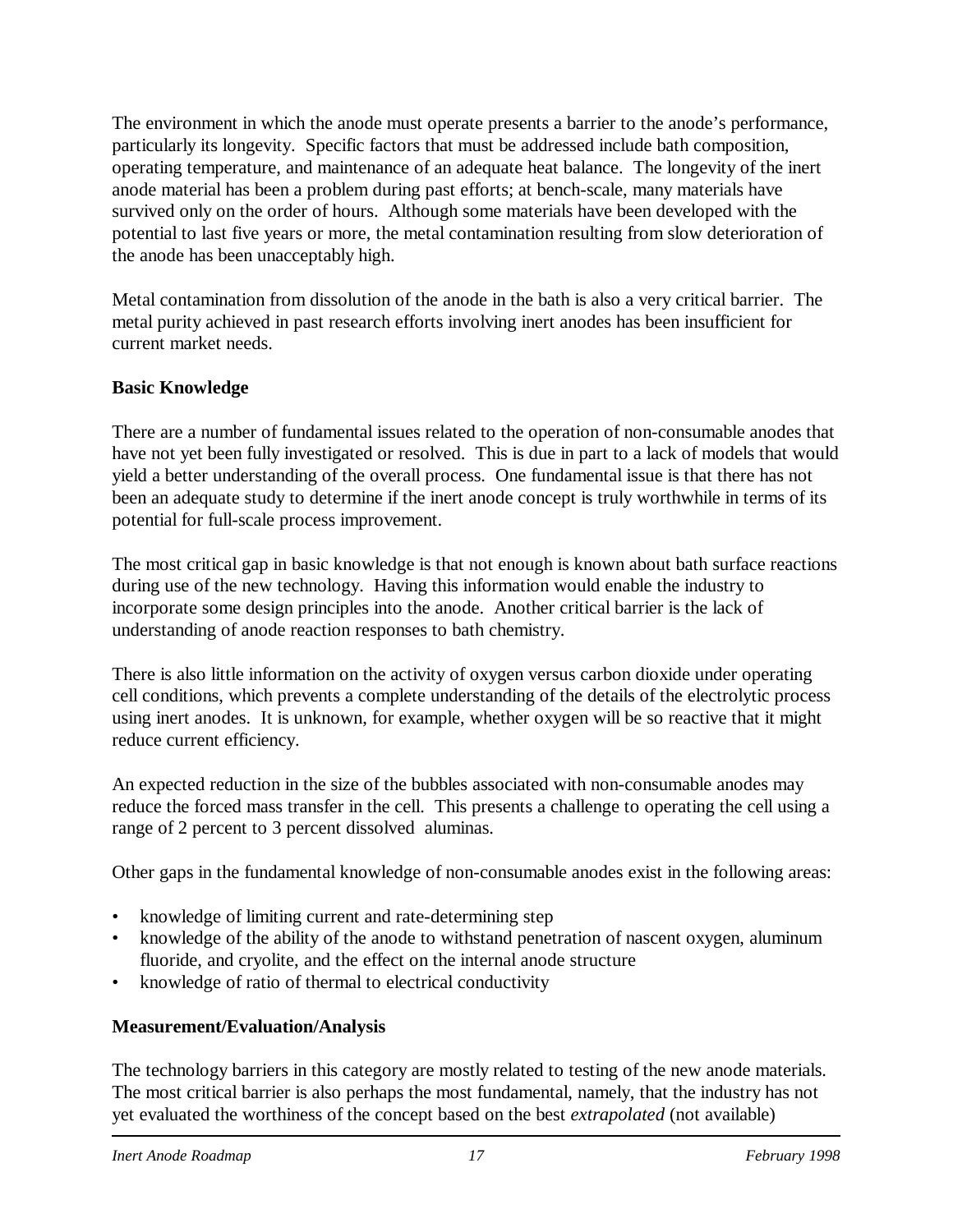technology. Other key barriers are the lack of adequately defined, cost-effective, screening performance tests for targets for candidate materials, and the lack of an accelerated test to predict the long-term life of a new anode material.

The cost and time of demonstrating a new material present significant hurdles to the development of inert anode technology. Past efforts have not tested materials sufficiently in continuous operation over long periods of time, which is critical to ensuring sufficient anode durability.

### **Systems**

The technology challenges in the systems category range from lack of computer modeling to retrofitability issues. The lack of computer models that incorporate less-conventional materials and structures was identified as a critical barrier. Specifically, a well-developed, sophisticated tool (including a good, up-front simulation tool) is needed to simulate the total cell without having to build macro-scale test set-ups.

The lack of controls to regulate voltage and temperature and the lack of thermal management systems and materials for the cell were all cited as barriers. The most critical systems barrier was identified as the inability to keep the total cell voltage equal to or no worse than the situation in today's cells at the same current density. Total cell voltage must take into account all the IRs, the decomposition potential, the overvoltages, the bubble films, and compensation for the heat loss. This barrier is closely coupled with the lack of extensive computer modeling (see above).

Present aluminum feeding-control systems are another technical barrier because they do not eliminate anode effects. Inert anode technology itself is not enough to eliminate these disruptions. The electrical connection to the anode is yet another technology gap.

In addition to the problems with anode materials discussed earlier, other materials problems exist within the system, particularly for freezeless operation of the cell. If net energy efficiency is an essential goal, freezeless operation will be necessary. In this type of operation, the bath and the metal come into direct contact with the container. Currently, a freeze is used to protect the material, which automatically requires a very high heat transfer coefficient. In order to keep efficiency high, however, the freeze may have to be eliminated and additional material issues follow immediately (e.g., new container materials may be required to contain the electrolyte and make the system viable).

Another anticipated requirement for high system efficiency is multi-polar operation. Several technical barriers are associated with multi-polar/bipolar operation, particularly gas flows and current efficiency. These barriers are also related to the lack of adequate insulating materials.

The industry feels that there has not been enough consideration ("thinking beyond the conventional box") of design parameters apart from the anode that might make the anode itself more viable. An extreme example would be to produce aluminum at temperatures below its melting point; another possibility could be to keep the cell hot but cool the anode.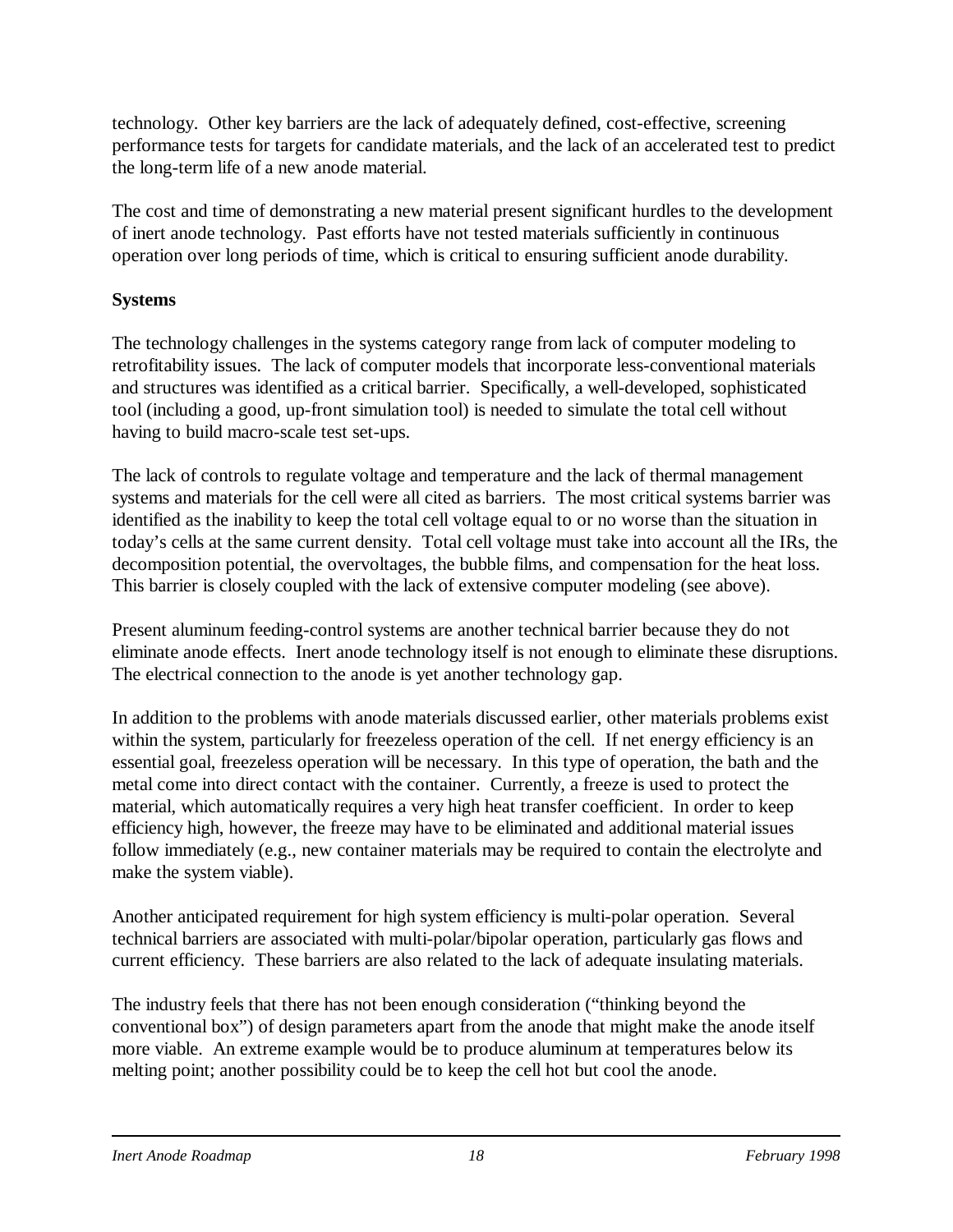Finally, there are key systems barriers related to retrofitting new anode technology to existing cells (depending on costs and benefits). However, the development of inert anode technology should not be limited to retrofitting; there may be entirely new processes for using an inert anode technology that have not yet been discovered.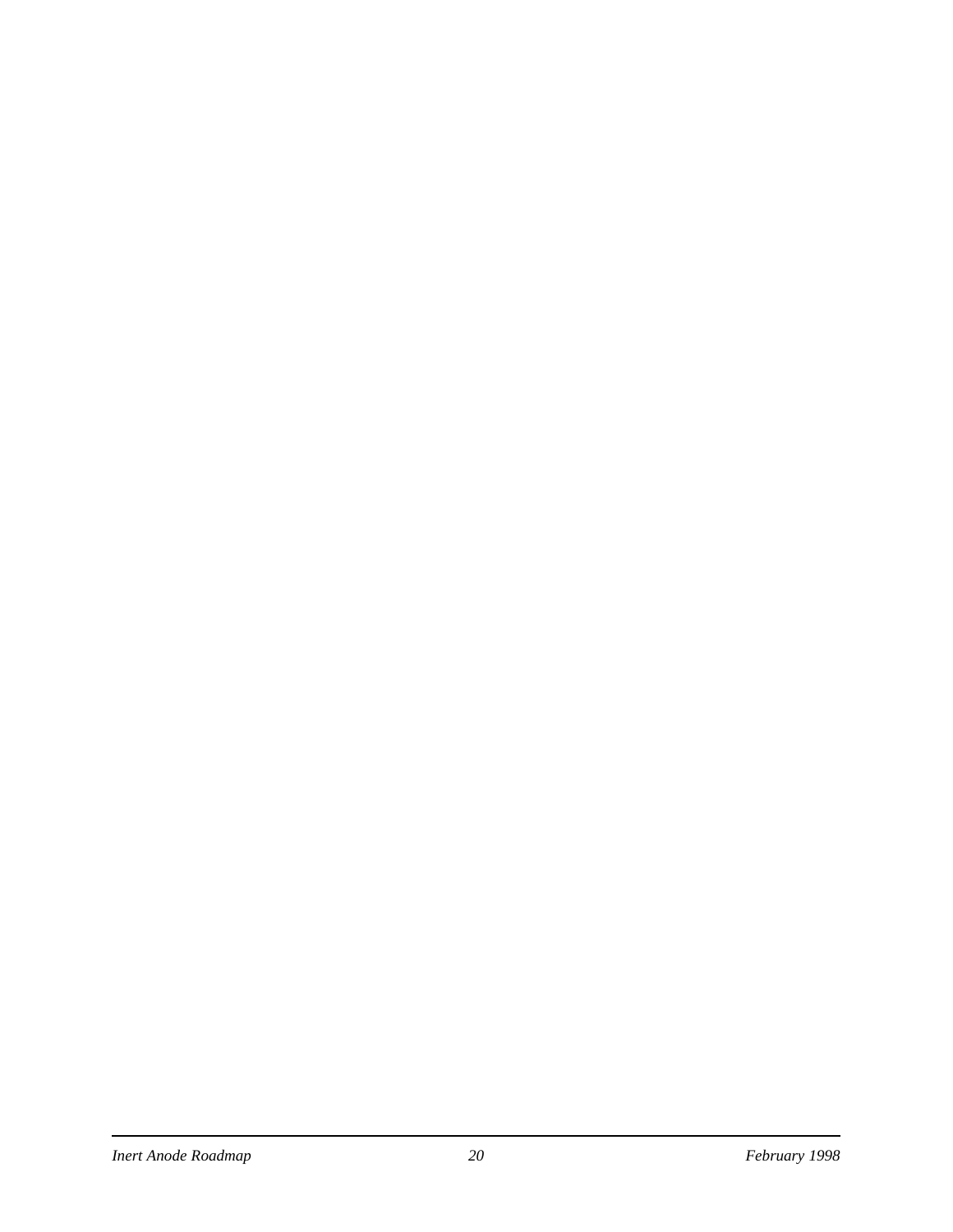# 5 **Technology Development Steps**

Research on any new inert anode technology proposed will be expected to follow a pre-defined "pathway" to ensure that the development of a given technology does not continue if it is found to be technically and economically infeasible.

Exhibit 5-1 illustrates the chronological development steps of inert anode technology, including the critical components of each developmental step and the timeframe for completion of each phase of the work. The steps, which are discussed below in further detail, are

- comprehensive literature review and analysis,
- bench-top test,
- laboratory pilot test, and
- pilot test.

Economic analysis and modeling should be conducted following the paper analysis. This should be followed by increasingly more comprehensive economic analyses, particularly between the laboratory pilot test and the pilot test. More than one potential inert anode technology may be pursued at the same time. However, if a particular technology does not appear to be costeffective, it could justify a decision to stop its development. A technical analysis should also be performed after each testing stage for each technology.

#### *Comprehensive Literature Review and Analysis*

The first and perhaps most critical step in the development of inert anode technology is a comprehensive literature analysis that it is anticipated the Department of Energy will initiate in the near future. It is hoped that this analysis will serve as a foundation and tool for proposers of future research in inert anode technology. The analysis will include the following:

- comprehensive literature analysis
- examination of past research efforts
- basic thermodynamic analysis
- identification of missing pieces of data

The literature review should be expanded to include an analysis of all the available material on anodes, including system design, voltage drop and rise, electron transfer, ionic interaction, metal ion displacement, oxidation resistance, and others. The analysis should look at the "essential"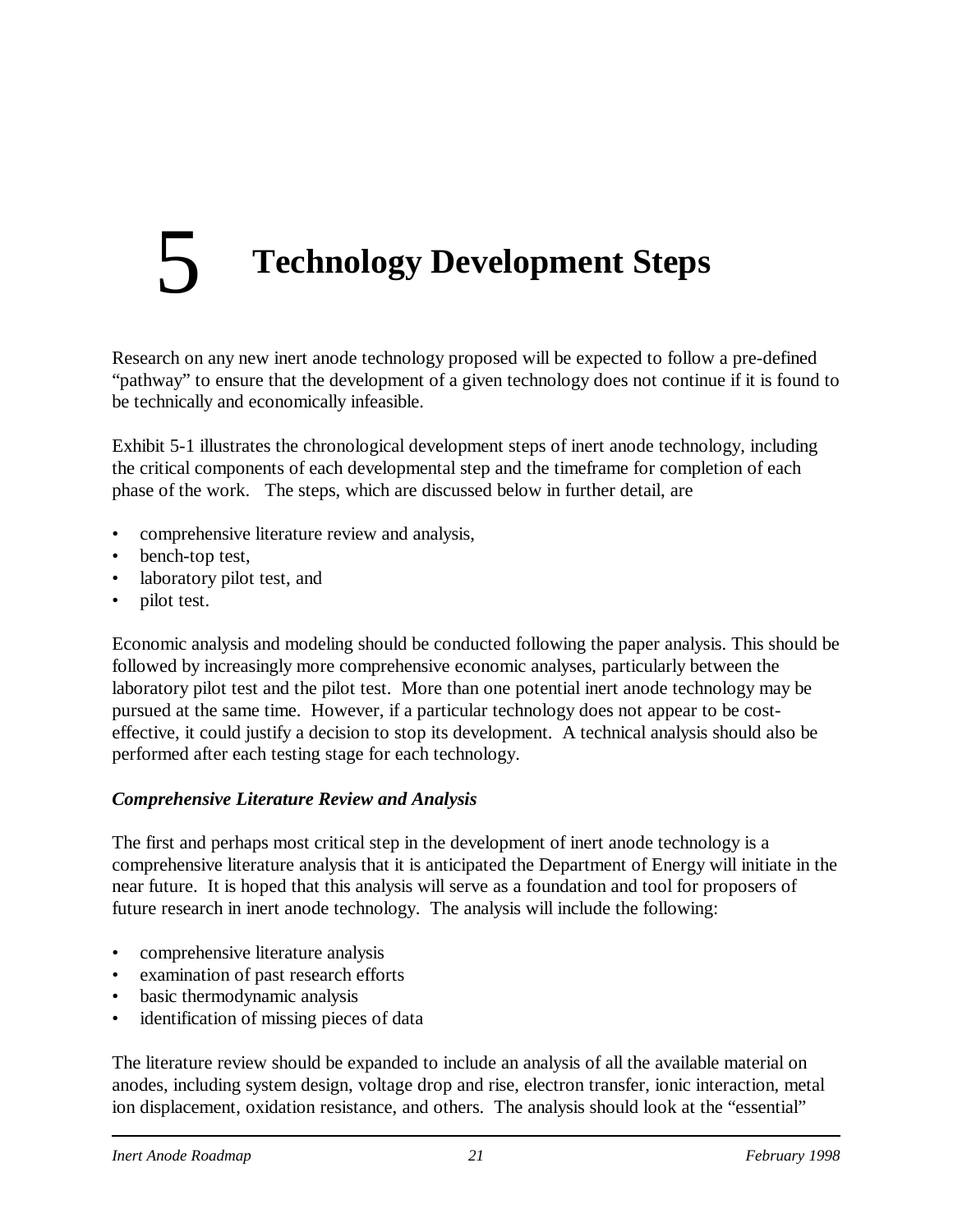

**Exhibit 5-1. Critical Steps Anticipated in the Successful Demonstration of an Inert-Anode Cell**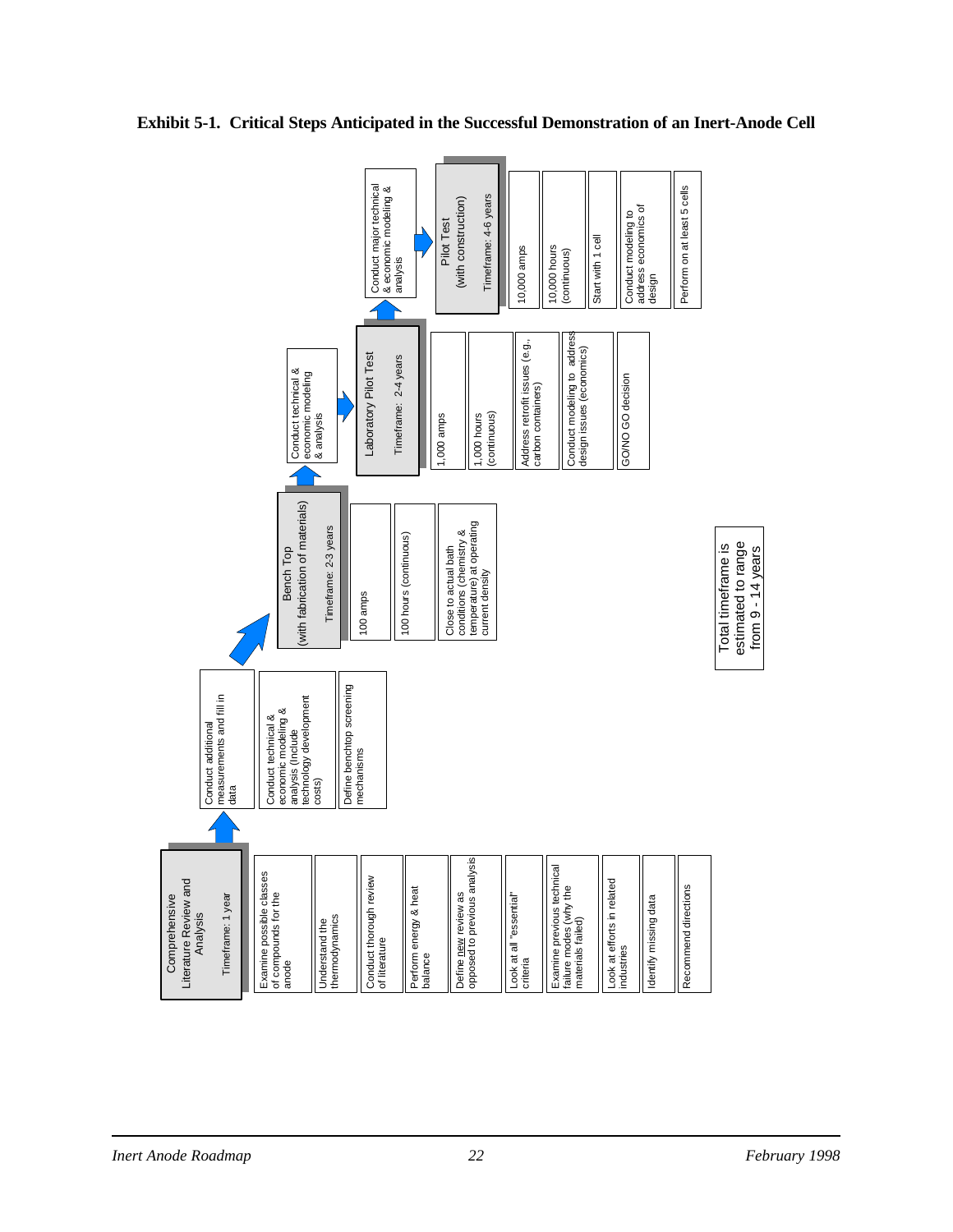criteria discussed in Section 3, although it is likely that these criteria will be refined and focused as more knowledge is gained. In examining reports of earlier thermodynamic analyses, and of materials investigated in the past, there should be a discussion of what failed and of what will be done differently in the present effort. In addition to this comprehensive literature analysis, individual proposers of specific technologies will need to perform an analysis of their own technology.

The thermodynamic analysis should cover every aspect of bench-top testing. Specific activities should include measuring the energy and heat balance of the system, projecting the fundamental properties of the system in the anticipated environment, and identifying classes of compounds potentially useful in inert anodes.

One result of the initial comprehensive analysis should be a better definition of essential targets; another could be a list of top potential candidate materials. The end product of a specific analysis should be an effort to convince the industry that the researchers have conducted an exhaustive study and are prepared to develop a unique and superior technology. They should present sufficient scientific data to give the industry a strong degree of confidence in the technology.

After the analysis, the industry and other stakeholders will determine if a technology is worth pursuing a step further. Several approaches might run in parallel for a time, with a decision to focus the effort at some later point. For example, four or five technologies might be supported at the bench- top level, which are reduced to two or three by the laboratory pilot scale, with a single technology supported at the pilot scale.

It is anticipated that the literature analysis will reveal that one or more pieces of critical data are lacking and that additional measurements are needed before the effort can proceed to a bench-top evaluation of a highly promising material.

A goal of this step is to develop recommendations for future research directions. Depending on the availability of data, they can be added to the literature analysis or may be determined before the bench-top testing begins.

### *Bench-Top Test*

Research efforts selected for funding then would proceed to the bench-top testing stage. The major requirement here is that the anode be tested at 100 amps for 100 hours.

If the metal quality is found to be insufficient after this stage of testing, a decision will be needed on whether to continue the research or to change the criteria. It is possible that the criteria will change as more knowledge is gained; however, some decisions may have to be made on whether to relax some of these benefits.

Is there is a critical point at which the researchers should consider merging inert anode technology with wettable cathode technology? Clearly this question is also influenced by the technical progress in the wettable cathode area as well. Experience has shown that when technologies are combined, the chances of success go down dramatically, although the combination of these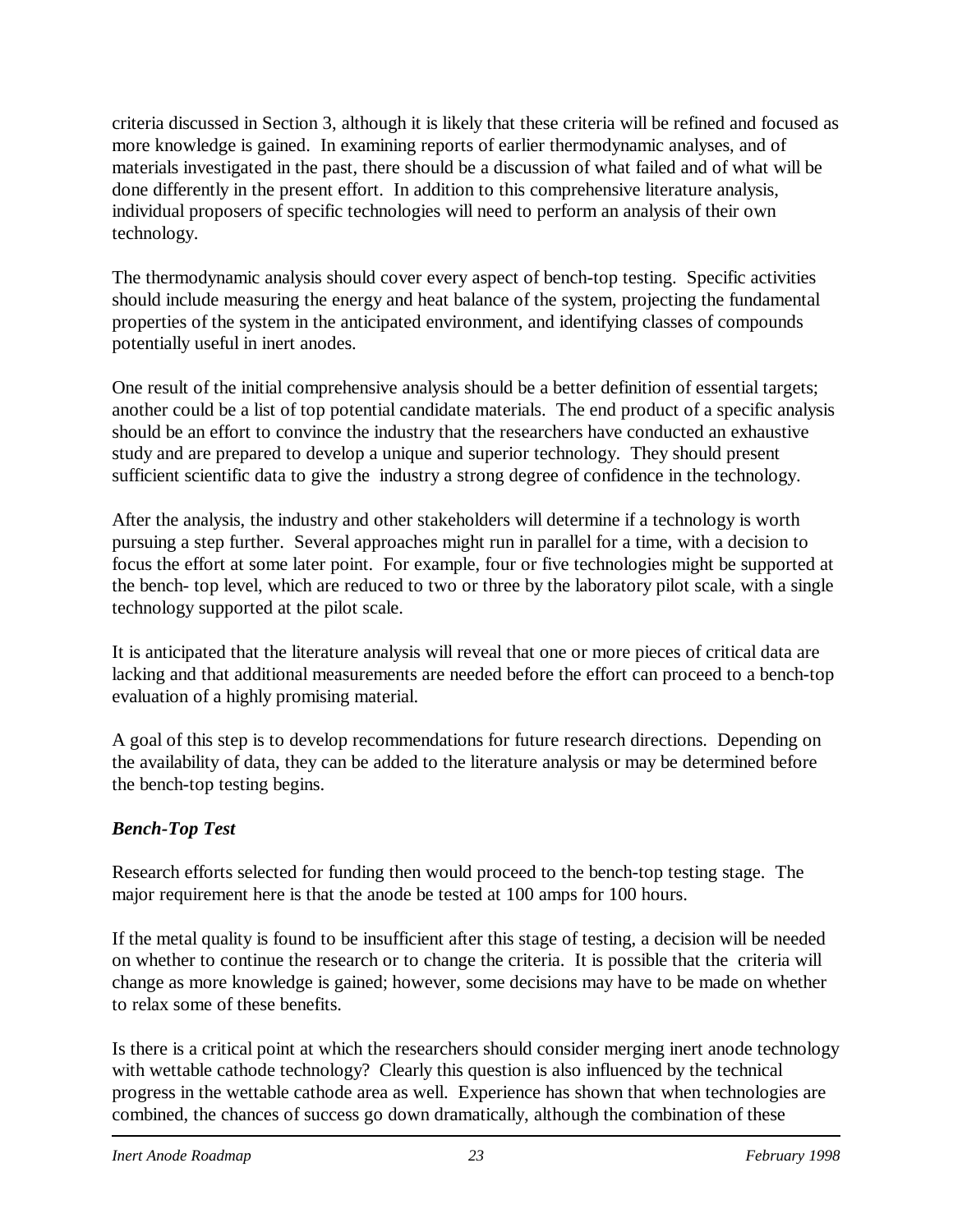technologies could become the potential goal if the results of the bench-top testing are favorable. The analysis conducted earlier, as well as any newly measured data obtained between the literature analysis and the bench-top testing, should reveal any interactions that preclude one direction or another. (The economic analysis should include not only the economics of successfully operating inert anode technology, but also the cost of technology development.) After the bench-top testing is complete, researchers again should perform technical and economic analyses.

#### *Laboratory Pilot Test*

The laboratory pilot test of the inert anode must take place at 1,000 amps for 1,000 hours. The 1,000-hour test must be conducted continuously -- the test period cannot be broken down into eight-hour segments. Again, the "essential" criteria apply, although they may have been slightly modified by this point based on earlier results. Another technical and economic evaluation of the results will be required.

### *Pilot Test*

The requirements for the pilot test are to operate at 10,000 amps for 10,000 hours. At first, the test should be performed using one cell at 10,000 amps. If the anode performs successfully, the test should be expanded to additional capacity.

A potential problem in testing cells containing multiple material components, especially at the pilot-scale level, is that there may be interference between different materials in the electrolyte bath. For instance, the presence of aluminum carbide in the bath, formed by reaction of the bath with the cell components, may interfere with the operation and thermodynamics of the oxygenevolving anode. It is unknown at this time whether carbon will have to be kept out of the system to prevent its interference with the proposed inert anode material. There are potential problems with the use of carbon as a sidewall material depending on whether the inert anode is a retrofit to an existing cell. The goal is to avoid a retrofit situation that is carbonless unless absolutely necessary. This will be determined during testing.

Carbon anodes may have to be used in the pilot cell. However, several but not necessarily all of the anodes in the test cell should be inert anodes. It is also possible that a single plant-scale inert anode could be used and run at 10,000 amps.

### *Additional Development Steps*

There are additional steps beyond the pilot testing stage, including the operation of multiple pilot cells and, finally, a full-size plant prototype. The inert anode should be run in an actual plant cell; if it works, the technology should be expanded throughout the entire plant. Before the inert anode technology becomes fully commercial, as much of the uncertainty as possible should be eliminated.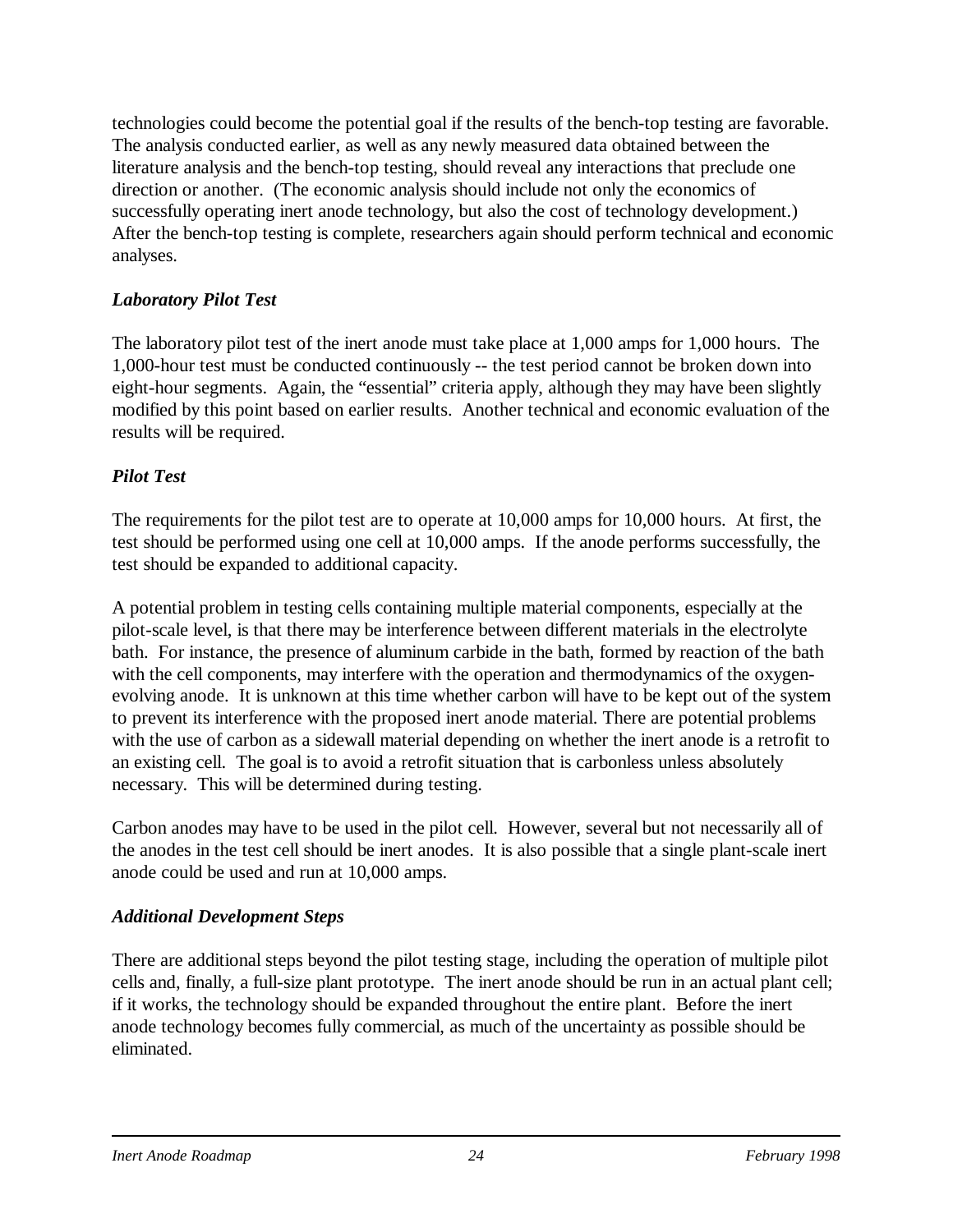#### *Retrofit Capability*

Retrofit capability is a key issue with inert anode technology. If the new technology is technically and economically successful but ultimately cannot be retrofitted to existing cells, it will still be considered a success. However, the ability to retrofit would certainly be considered a major benefit, and would improve the technology's economics. Some of the issues pertaining to retrofit capability (e.g., use of conventional carbon liners or containers) should be answered well before the pilot test. Modeling will be extremely important in determining whether a retrofit requires a radically different design, if a technology is not worth pursuing, or if one technology is superior to another. Once a viable anode is demonstrated, modeling may also be beneficial in determining what kind of design might have an economic advantage, whether it can be combined with the wetted cathode, and what will be its interaction with other cell components (e.g., materials, walls, containers).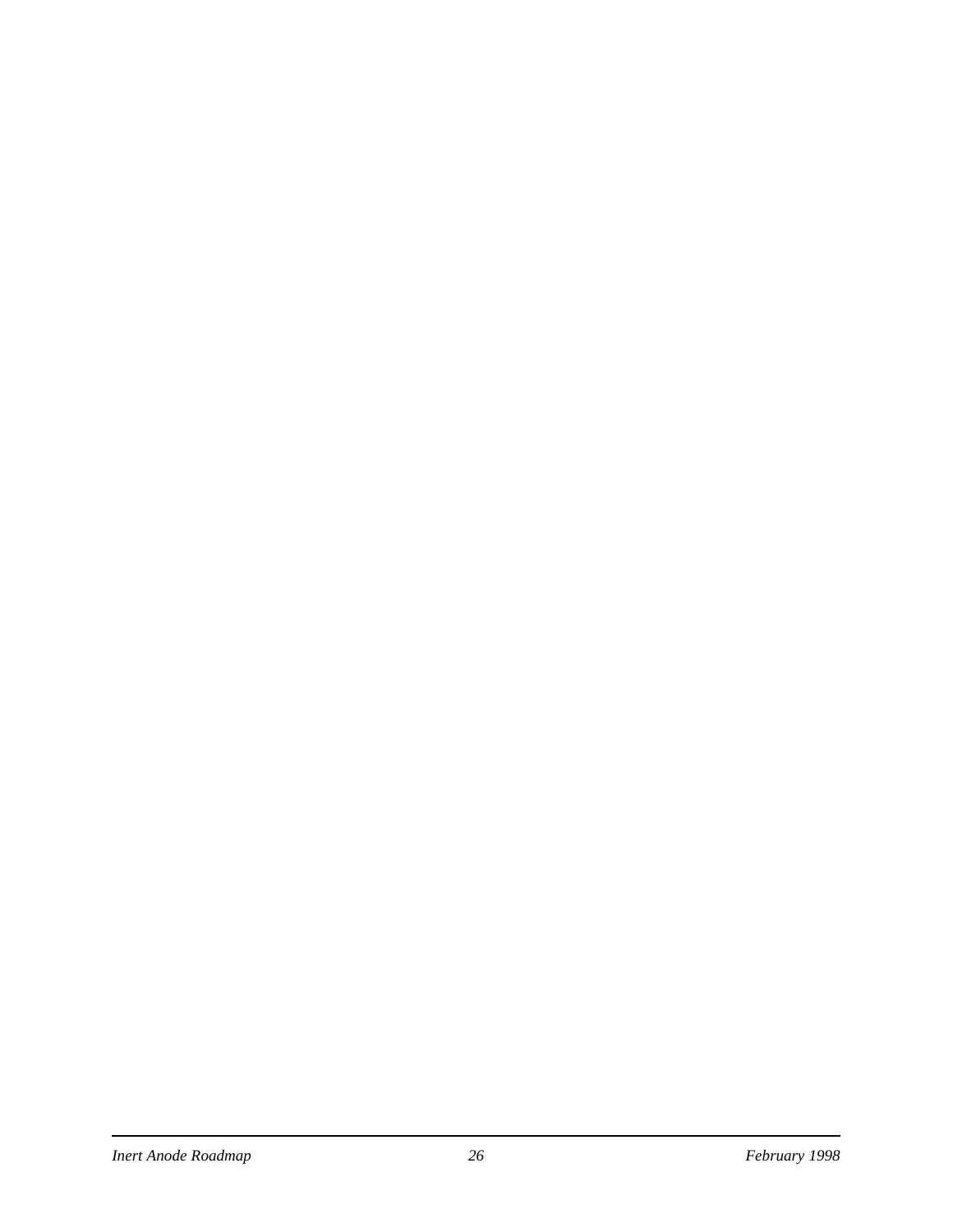# 6 **Next Steps**

The aluminum industry will continue to be driven by the need to improve productivity as a means to lower production costs and remain competitive in world materials markets. A concerted industry effort to develop an inert anode by 2020 could play a key role in expanding the demand for aluminum products. By developing this framework for inert anode technology, the aluminum industry has taken a proactive step toward addressing competitive demands by focusing on technology that makes good business sense and responds to the need for environmentally responsible production.

Using this framework, the industry has focused on its most critical long-term technical need, the development of inert anode technology. It is anticipated that the framework will:

- Provide clear guidance on required technical performance to industry, universities, and national laboratories who are proposing new inert anode concepts
- Accelerate research into advanced electrolytic cell technologies by ensuring that the proposals received are more responsive to industry's needs
- Improve the efficiency of research efforts within individual companies by presenting a consensus on standardized performance, allowing them to direct their resources more appropriately
- Permit individual companies within any research consortia or partnerships that may be formed to allocate their resources more appropriately for research components not covered in the joint research

A likely first technical step would be the initiation of one or more of the comprehensive "paper" analyses discussed in Section 5. Beyond this, the North American aluminum companies need to consider the desirability of joint efforts in inert anode technology research, as well as possible mechanisms for funding and directing the research efforts. The industry also should consider the government's role in the overall effort to develop inert anode technology. Finally, the industry should consider examining other elements of advanced cell design that could complement inert anode technology and enhance its benefits.